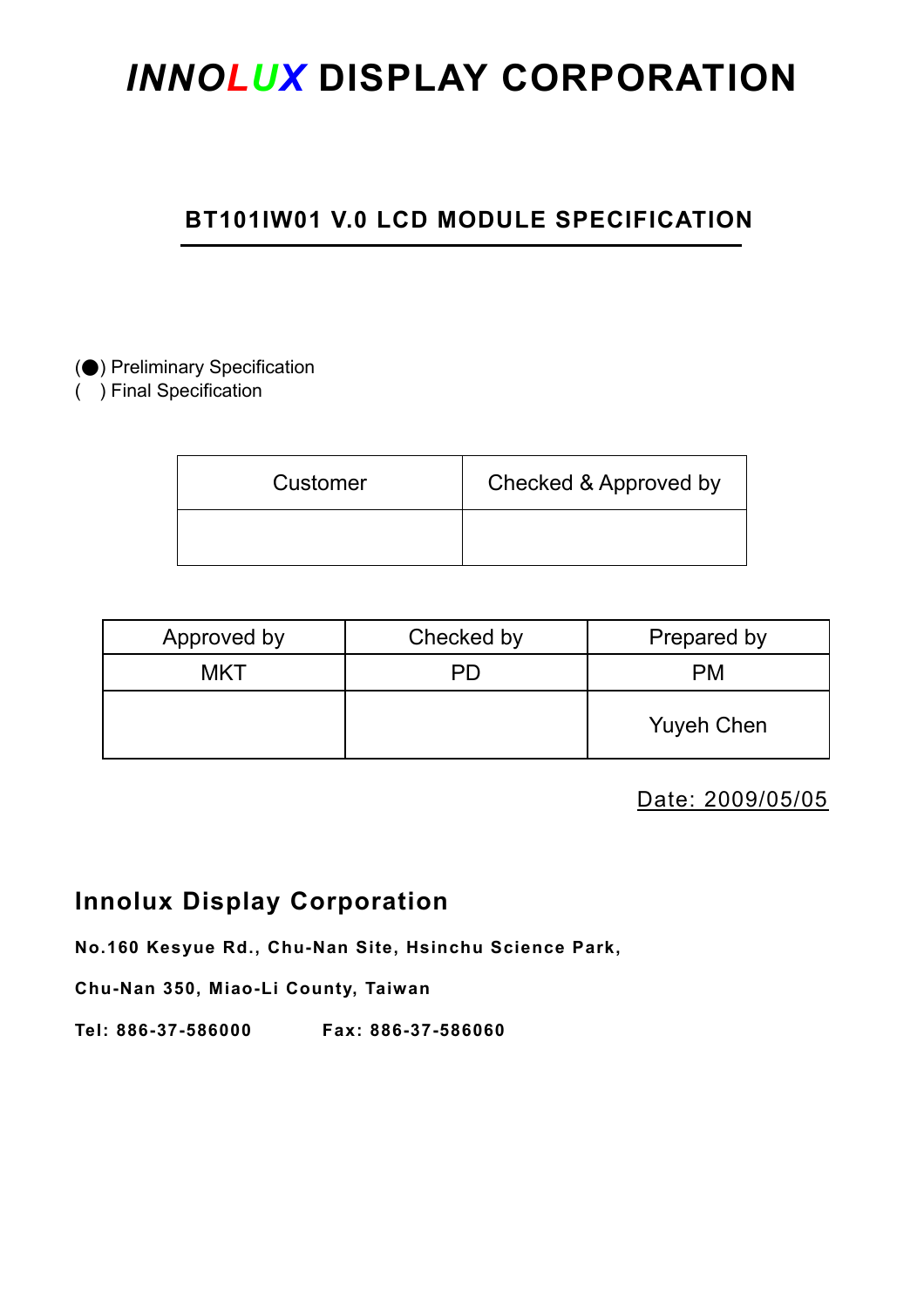InnoLux copyright All rights reserved, Copying forbidden.

| <b>Record of Revision</b> |                    |      |                      |  |
|---------------------------|--------------------|------|----------------------|--|
| <b>Version</b>            | <b>Revise Date</b> | Page | <b>Content</b>       |  |
| 0.0                       | 2009/05/05         | All  | First Edition issued |  |
|                           |                    |      |                      |  |
|                           |                    |      |                      |  |
|                           |                    |      |                      |  |
|                           |                    |      |                      |  |
|                           |                    |      |                      |  |
|                           |                    |      |                      |  |
|                           |                    |      |                      |  |
|                           |                    |      |                      |  |
|                           |                    |      |                      |  |
|                           |                    |      |                      |  |
|                           |                    |      |                      |  |
|                           |                    |      |                      |  |
|                           |                    |      |                      |  |
|                           |                    |      |                      |  |
|                           |                    |      |                      |  |
|                           |                    |      |                      |  |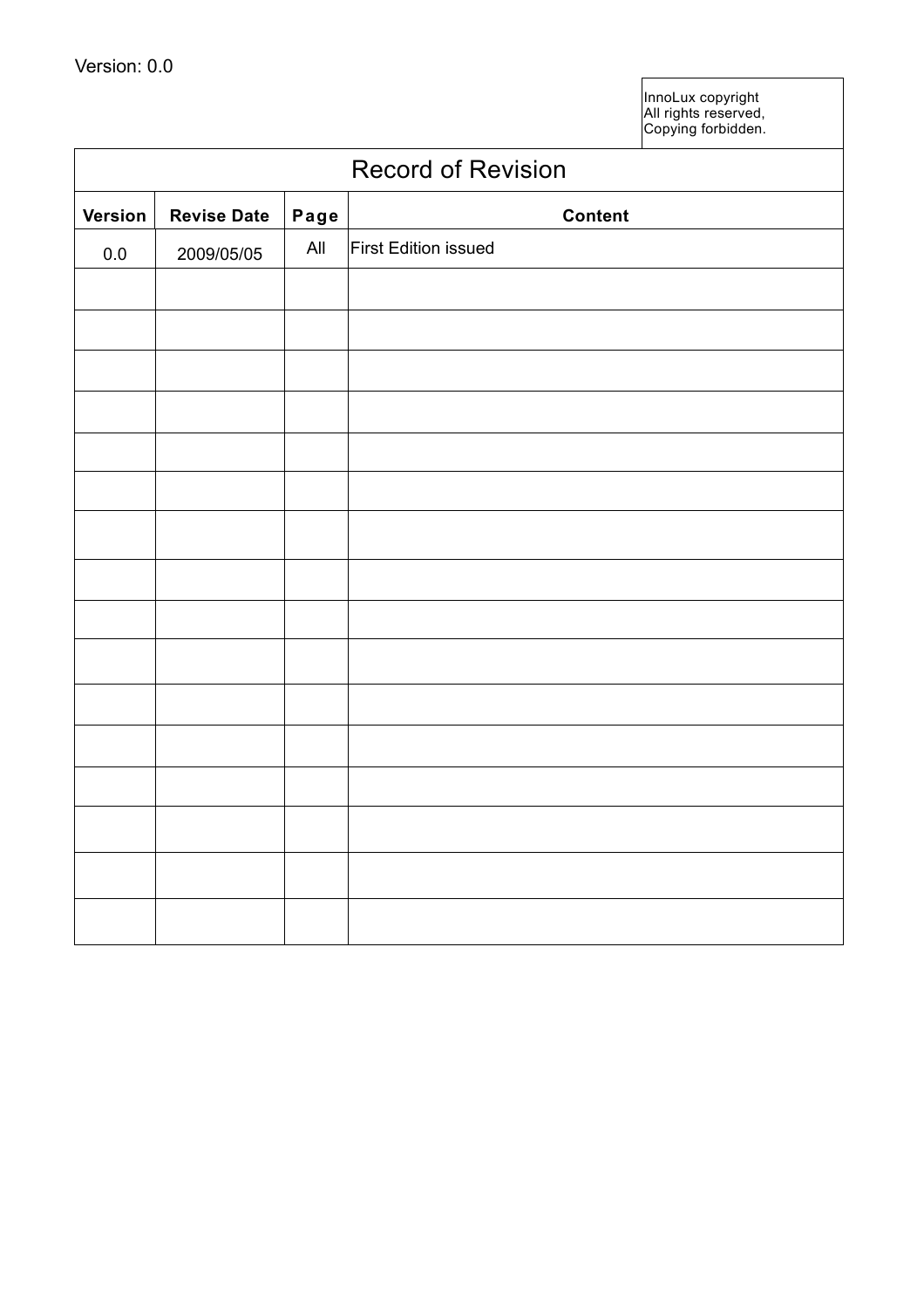**PAGE** 1/28

| <b>Contents:</b>                      | Page        |
|---------------------------------------|-------------|
| 1. General Specifications             | $\mathbf 2$ |
| 2. Electrical Specifications          |             |
| 2-1 Pin Assignment                    | 3           |
| 2-2 Absolute Maximum Ratings          | 5           |
| <b>2-3 Electrical Characteristics</b> | 6           |
| 3. Optical Specifications             | 14          |
| 4. Reliability Test Items             | 17          |
| 5. Safety                             | 18          |
| 6. Display Quality                    | 18          |
| 7. Handling Precaution                | 18          |
| 8. Label Definition                   | 19          |
| 9. Packing Form                       | 21          |
| 10. Mechanical Drawings               | 22          |
| 11. System Cover Design Notice        | 24          |
| Appendix                              | 25          |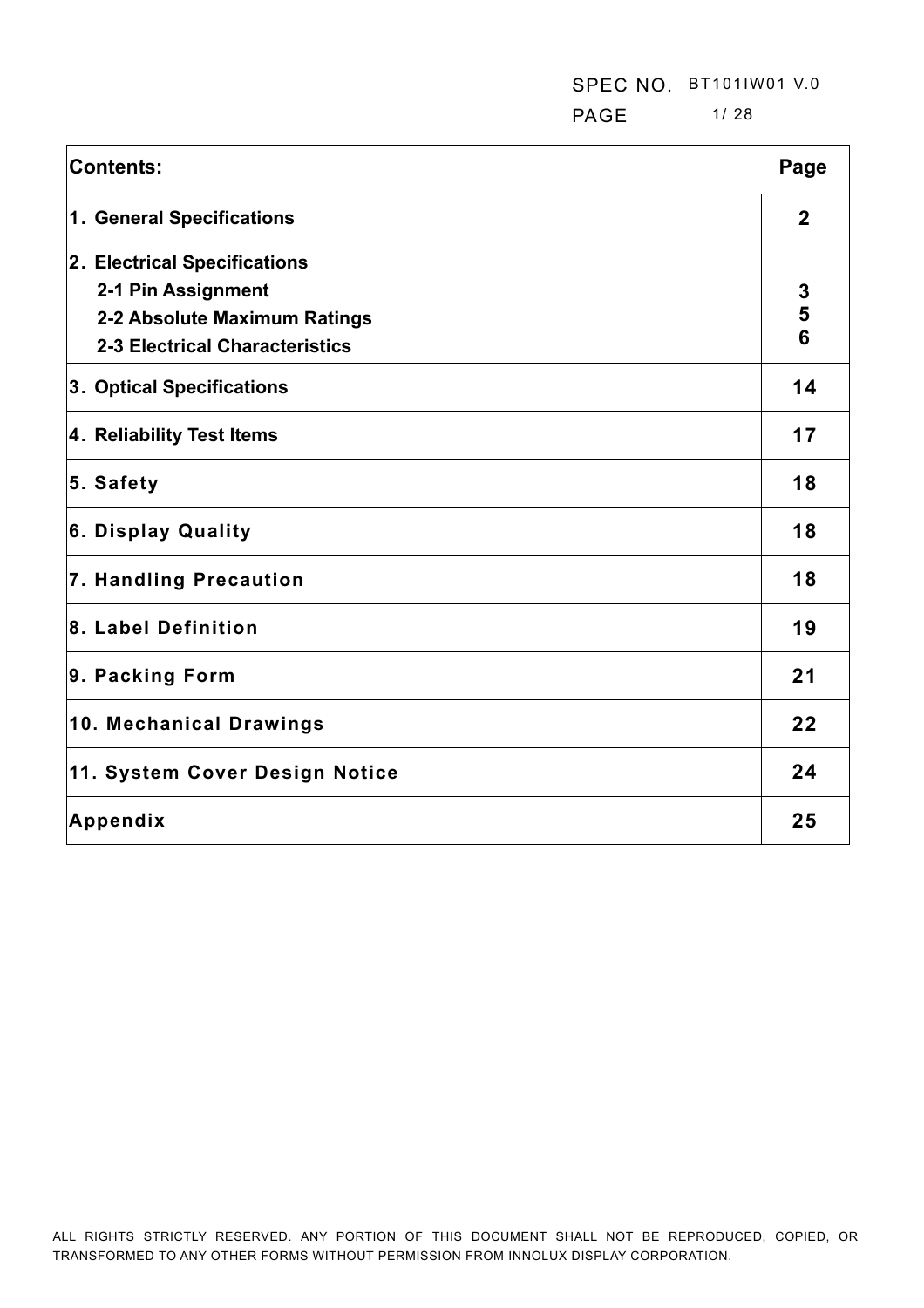SPEC NO. BT101IW01 V.0 PAGE 2/ 28

| NO.            | <b>Specification</b><br><b>Item</b> |                                   | <b>Unit</b>   |
|----------------|-------------------------------------|-----------------------------------|---------------|
| 1              | Display resolution (pixel)          | $1024(H)$ X 600(V), SD resolution |               |
| $\overline{2}$ | Active area                         | 222.72(H) X 125.28(V)             | mm            |
| 3              | Screen size                         | 10.1 inches diagonal              | <b>Inches</b> |
| 4              | Pixel pitch                         | 217.5x208.8                       | um            |
| 5              | Color configuration                 | R, G, B vertical stripe           |               |
| 6              | <b>Overall dimension</b>            | 235 (W) X 143(H) X 5.2(D) (max)   | mm            |
| $\overline{7}$ | Weight                              | 190Max.                           | Grams         |
| 8              | Surface treatment                   | Glare                             |               |
| 9              | Input color signal                  | 6 bit LVDS                        |               |
| 10             | Display colors                      | 262K (6 bit)                      |               |
| 11             | Optimum viewing direction           | 6 o'clock                         |               |
| 12             | <b>Backlight</b>                    | W-LED                             |               |
| 13             | <b>Glass thickness</b>              | 0.5                               | mm            |
| 13             | LED life time with module           | 12,000 (min), T=25°C              | hrs           |
| 14             | <b>RoHS</b>                         | RoHS compliance                   |               |

# **1. General Specifications**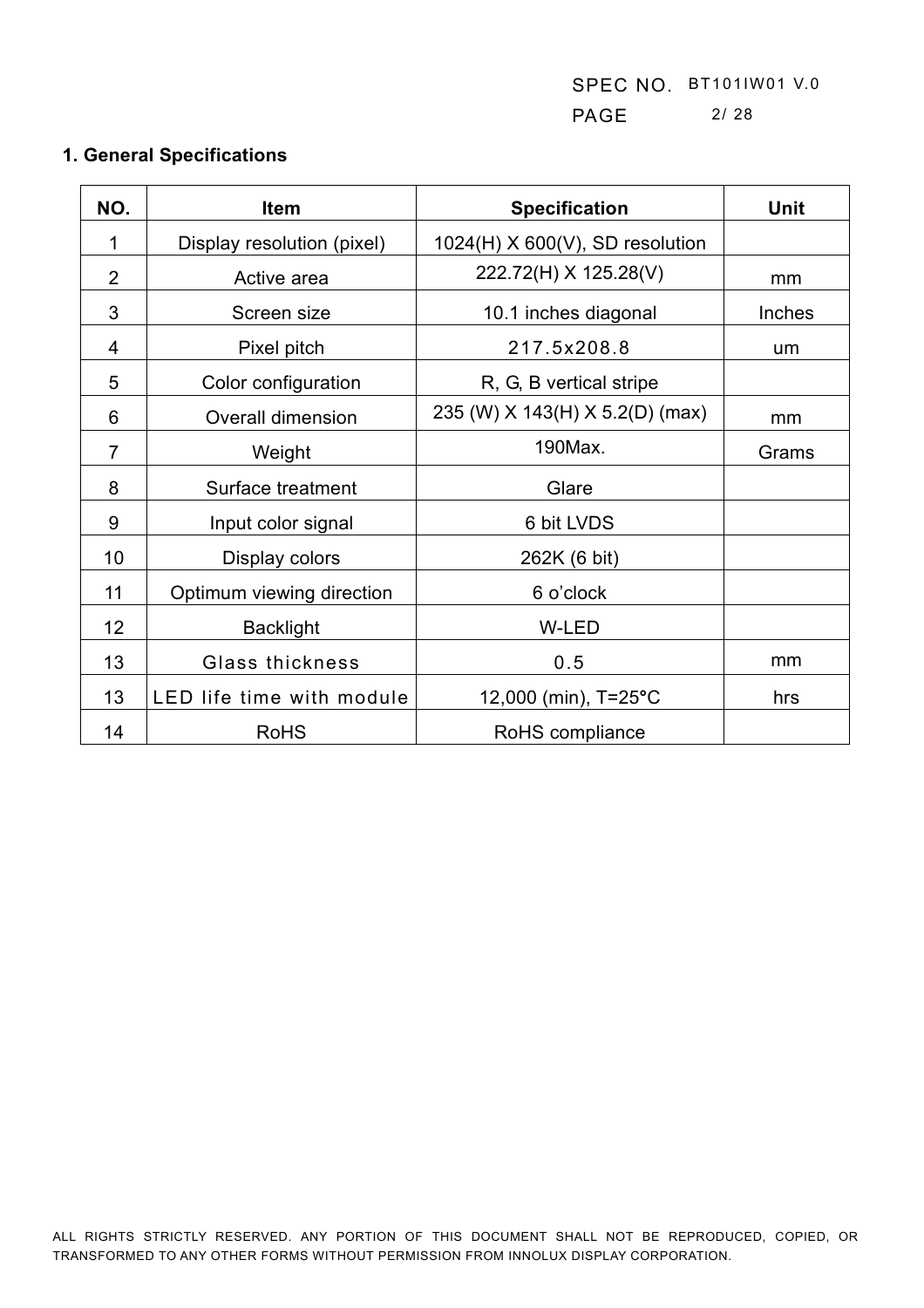## **2. Electrical Specifications**

#### **2-1 Pin Assignment**

a. Panel connector

Connector Part No.: I-PEX 20455-040E-02、Foxconn GS13401-1110P-7F or equivalent User's connector Part No: I-PEX 20453-040T-11 or equivalent

| <b>PIN NO</b>   | <b>Symbol</b>                          | <b>Function</b>            | <b>Remark</b>        |  |
|-----------------|----------------------------------------|----------------------------|----------------------|--|
|                 | <b>NC</b>                              | No connection (Reserve)    |                      |  |
| $\overline{2}$  | $V_{\underline{CC}}$                   | Power Supply (+3.3V)       |                      |  |
| $\overline{3}$  | $V_{\underline{CC}}$                   | Power Supply (+3.3V)       |                      |  |
| 4               | $V_{EDID}$                             | DDC Power +3.3V            |                      |  |
| $\overline{5}$  | <b>NC</b>                              | No connection (Reserve)    |                      |  |
| 6               | $\overline{C}$ IK $_{\overline{EDID}}$ | <b>DDC Clock</b>           |                      |  |
| $\overline{7}$  | DATA <sub>EDID</sub>                   | <b>DDC</b> Data            |                      |  |
| $\overline{8}$  | Rxin0-                                 | - Differential data input  | R0~R5,G0             |  |
| $\overline{9}$  | Rxin0+                                 | + Differential data input  |                      |  |
| $\overline{10}$ | <b>GND</b>                             | Ground                     |                      |  |
| 11              | Rxin1-                                 | - Differential data input  |                      |  |
| 12              | Rxin1+                                 | + Differential data input  | G1~G5,B0,B1          |  |
| 13              | <b>GND</b>                             | Ground                     |                      |  |
| 14              | Rxin2-                                 | - Differential data input  | B2~B5,DE,Hsync,Vsync |  |
| 15              | Rxin2+                                 | + Differential data input  |                      |  |
| 16              | <b>GND</b>                             | Ground                     |                      |  |
| 17              | CLK-                                   | - Differential clock input |                      |  |
| 18              | CLK+                                   | + Differential clock input |                      |  |
| 19              | <b>GND</b>                             | Ground                     |                      |  |
| $\overline{20}$ | <b>NC</b>                              | No connection (Reserve)    |                      |  |
| $\overline{21}$ | $\overline{\text{NC}}$                 | No connection (Reserve)    |                      |  |
| $\overline{22}$ | <b>GND</b>                             | Ground                     |                      |  |
| $\overline{23}$ | $\overline{\text{NC}}$                 | No connection (Reserve)    |                      |  |
| 24              | $\overline{\text{NC}}$                 | No connection (Reserve)    |                      |  |
| $\overline{25}$ | <b>GND</b>                             | Ground                     |                      |  |
| 26              | <b>NC</b>                              | No connection (Reserve)    |                      |  |
| 27              | <b>NC</b>                              | No connection (Reserve)    |                      |  |
| 28              | <b>GND</b>                             | Ground                     |                      |  |
| $\overline{29}$ | <b>NC</b>                              | No connection (Reserve)    |                      |  |
| 30              | <b>NC</b>                              | No connection (Reserve)    |                      |  |
| $\overline{31}$ | LED GND                                | <b>LED Ground</b>          |                      |  |
| 32              | LED GND                                | <b>LED Ground</b>          |                      |  |
| $\overline{33}$ | LED GND                                | <b>LED Ground</b>          |                      |  |
| 34              | <b>NC</b>                              | No connection (Reserve)    |                      |  |
| 35              | LED_PWM                                | PWM dimming signal input   |                      |  |
| $\overline{36}$ | LED EN                                 | LED enable pin (3.3V)      |                      |  |
| 37              | NC                                     | No connection (Reserve)    |                      |  |
| 38              | V LED                                  | LED power supply 7.5V~21V  |                      |  |
| 39              | V_LED                                  | LED power supply 7.5V~21V  |                      |  |
| 40              | V LED                                  | LED power supply 7.5V~21V  |                      |  |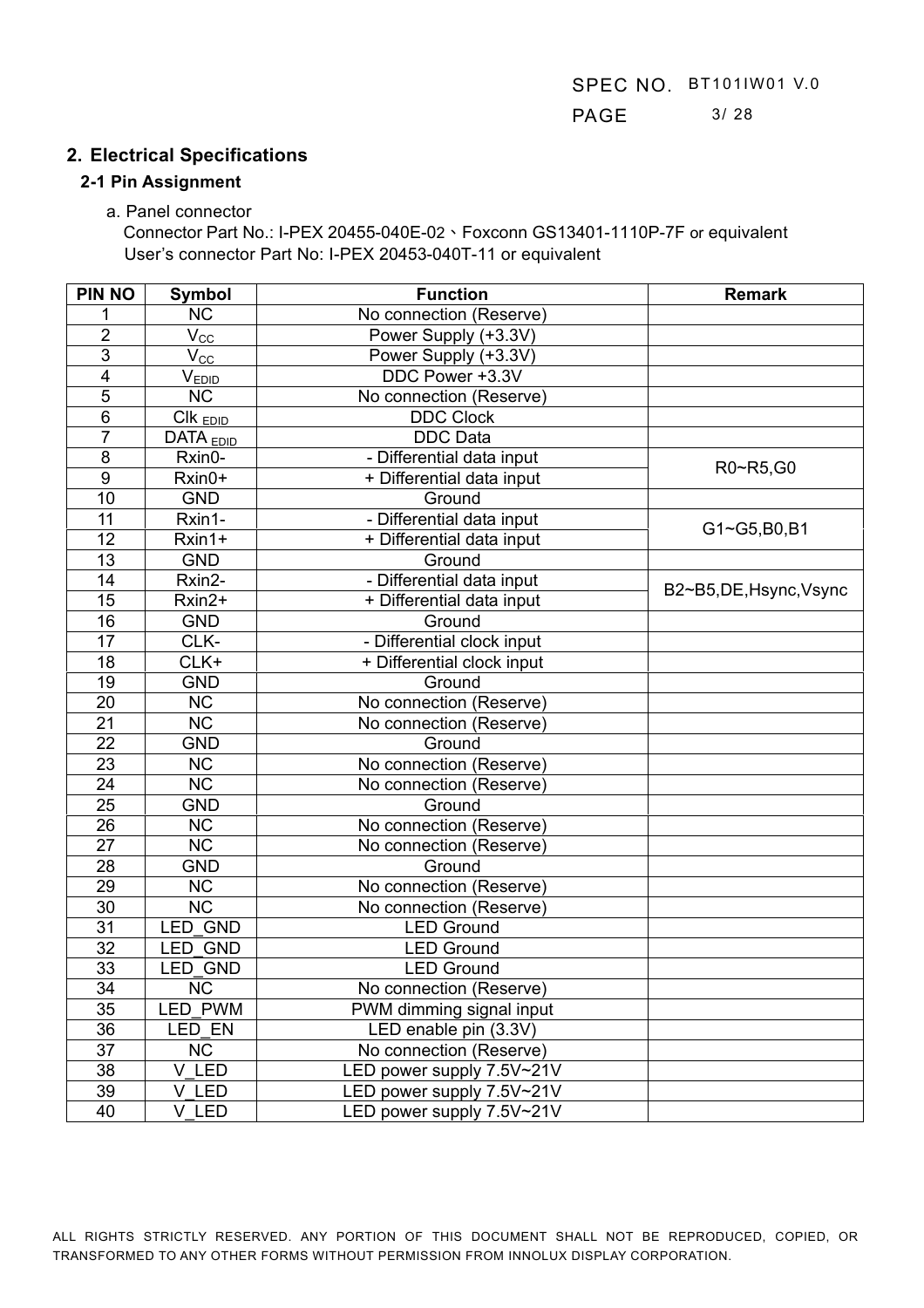# SPEC NO. BT101IW01 V.0 **PAGE** 4/28

### b. General Block Diagram

|                                                                   | <b>FPC</b> |  |
|-------------------------------------------------------------------|------------|--|
| 20455-040 Pin1<br><b>VR</b><br>DC/DC<br>T-CON<br>$\bullet$<br>LED |            |  |

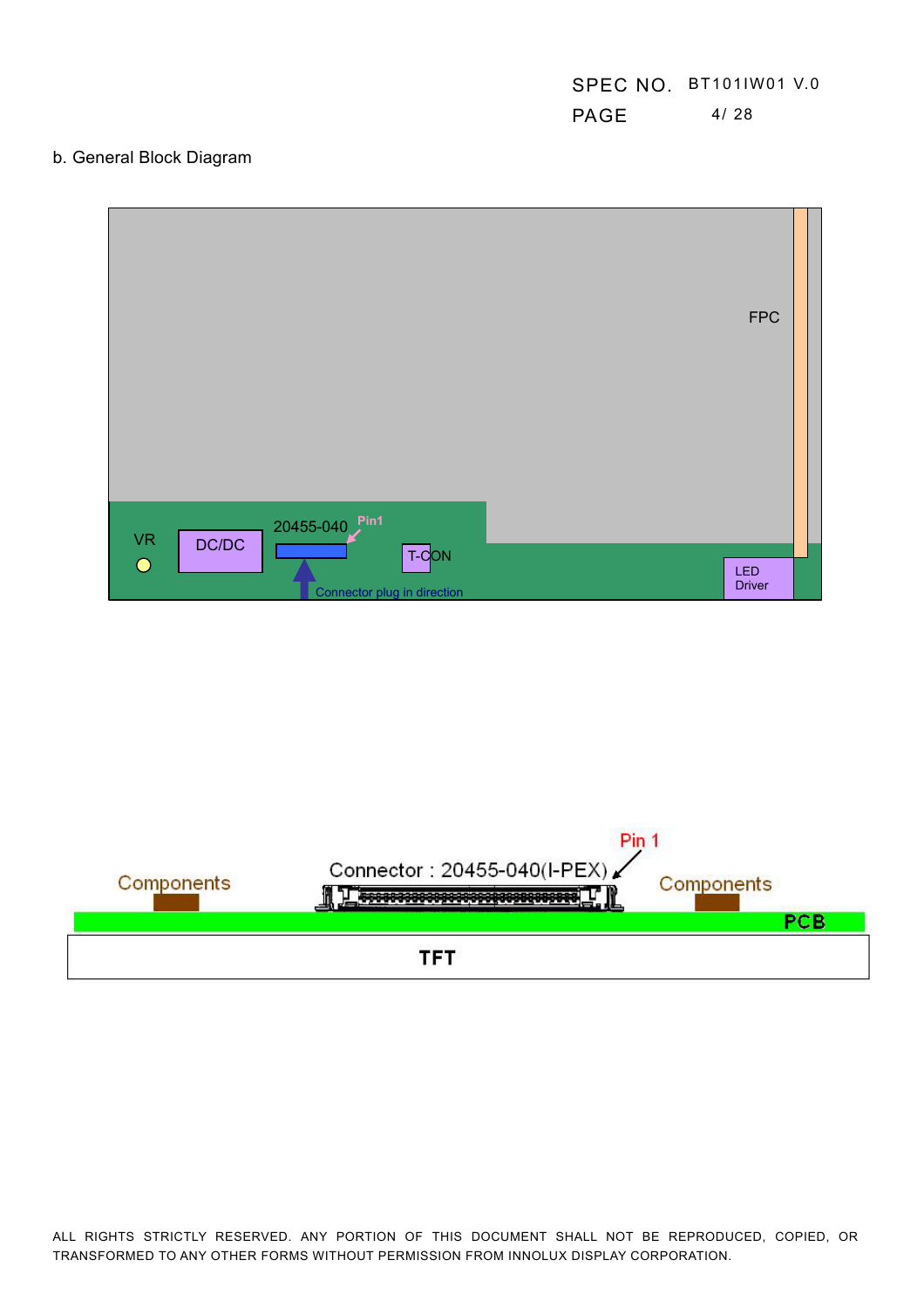|                              |                    |        | <b>Values</b> |             |                   |
|------------------------------|--------------------|--------|---------------|-------------|-------------------|
| <b>Parameter</b>             | Symbol             | Min.   | Max.          | Unit        | <b>Remark</b>     |
| Power input voltage          | $V_{\rm CC}$       | $-0.3$ | 4.0           | V           | At $25^{\circ}$ C |
| Input signal voltage         | $V_{\text{IN}}$    | $-0.3$ | 4.0           | V           | At $25^{\circ}$ C |
| LED input voltage            | $V_{LED}$          | $-0.3$ | 30            | V           | At $25^{\circ}$ C |
| Operating temperature        | Top                | 0      | 50            | °C          | Note 1            |
| Storage temperature          | ${\sf T}_{\tt ST}$ | $-20$  | 60            | $^{\circ}C$ | Note 2            |
| Re-screw                     |                    |        | 5             | Times       |                   |
| Assured torque at side mount |                    |        | 2             | kgf.cm      |                   |

#### **2-2. Absolute Maximum Ratings**

Note 1: The relative humidity must not exceed 90% non-condensing at temperatures of 40°C or less. At temperatures greater than 40°C, the wet bulb temperature must not exceed 39°C.

Note 2: The unit should not be exposed to corrosive chemicals.



**Relative Humidity (%RH)**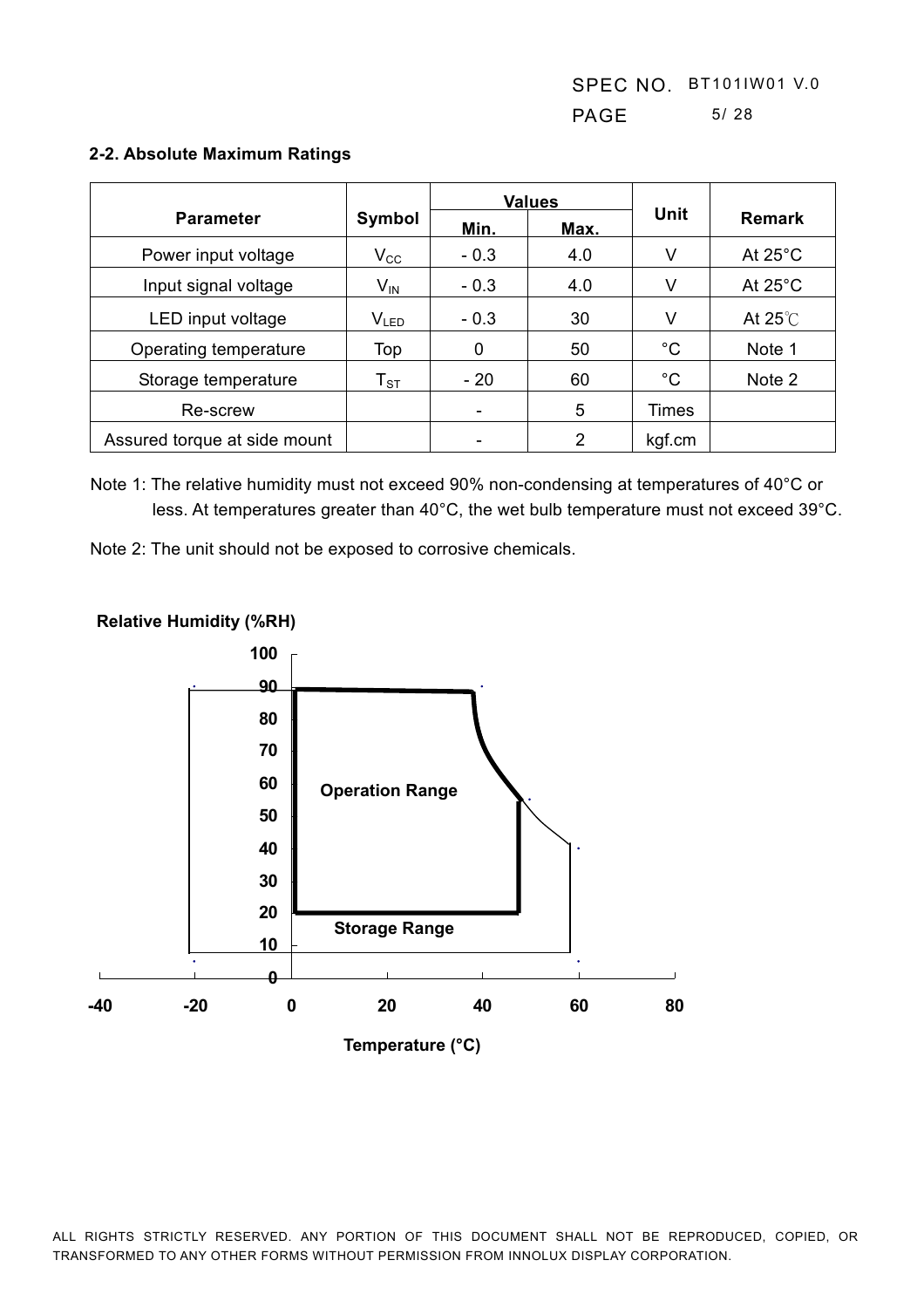#### **2-3. Electrical Characteristics**

a. Typical operating conditions

| Item                                                       |                                              | Symbol                        | Min.                         | Typ.                     | Max.         | <b>Unit</b> | <b>Remark</b>                |  |
|------------------------------------------------------------|----------------------------------------------|-------------------------------|------------------------------|--------------------------|--------------|-------------|------------------------------|--|
|                                                            | Power input voltage                          | $V_{\rm CC}$                  | 3                            | 3.3                      | 3.6          | $\vee$      |                              |  |
|                                                            | Permissive power input ripple                | $V_{RF}$                      | $\overline{\phantom{a}}$     |                          | 0.1          | $\vee$      |                              |  |
|                                                            | Power input current                          | $I_{\rm CC}$                  | $\overline{\phantom{a}}$     | 220                      | 400          | mA          | Note 1                       |  |
|                                                            |                                              | $\mathsf{P}_{\mathsf{logic}}$ | $\overline{\phantom{a}}$     | 0.75                     | (0.8)        | Watts       | Note 1                       |  |
|                                                            | Power consumption                            | $P_{logic-g}$                 |                              | 0.6                      | (0.7)        | Watts       | Note 2                       |  |
|                                                            |                                              | $P_{total}$                   | $\overline{\phantom{a}}$     | 2.75                     | (3.15)       | Watts       | Note 1                       |  |
|                                                            |                                              | $P_{total-g}$                 | $\overline{\phantom{a}}$     | 1.65                     | (1.95)       | Watts       | Note 3                       |  |
|                                                            | Differential input high<br>threshold voltage | V <sub>LVTH</sub>             | $\qquad \qquad \blacksquare$ | $\overline{\phantom{a}}$ | $+100$       | mV          | $V_{LVC} = 1.2V$ ,<br>Note 4 |  |
| Differential input low<br><b>LVDS</b><br>threshold voltage |                                              | $V_{L VTL}$                   | $-100$                       |                          |              | mV          | $V_{LVC} = 1.2V$ ,<br>Note 4 |  |
| interface                                                  | Common input<br>voltage                      | V <sub>LVC</sub>              | 0.1                          | 1.2                      | 1.4          | $\vee$      | Note 4                       |  |
| Terminating resistor                                       |                                              | $R_T$                         | 90                           | 100                      | 110          | ohm         |                              |  |
|                                                            | Initial inrush current                       |                               |                              |                          | $\mathbf{1}$ | A           |                              |  |
|                                                            | Stable rush current                          |                               |                              | ۰                        | 0.0025       | $A^2$ sec   | Note 5                       |  |
|                                                            | <b>LED Initial inrush current</b>            | ILED-inrush                   | $\blacksquare$               | ۰                        | 2.0          | A           |                              |  |
|                                                            | LED stable rush current                      | ILED-st-inrush                |                              |                          | 0.0075       | $A^2$ sec   | Note <sub>6</sub>            |  |

- Note 1: The specified input current and power consumption are under the  $V_{cc}$  =3.3 V, 25 °C,  $f_V = 60$ Hz (frame frequency) condition whereas black pattern is displayed.
- Note 2: The logic power consumption @100 nits with full white pattern under the V<sub>cc</sub> =3.3 V, 25  $\degree$ C,  $f_V = 60$ Hz (frame frequency) condition
- Note 3: The logic power consumption & BL power consumption @100 nits with full white pattern under the  $V_{cc}$  =3.3 V, 25 °C,  $f_V$ =60Hz (frame frequency) condition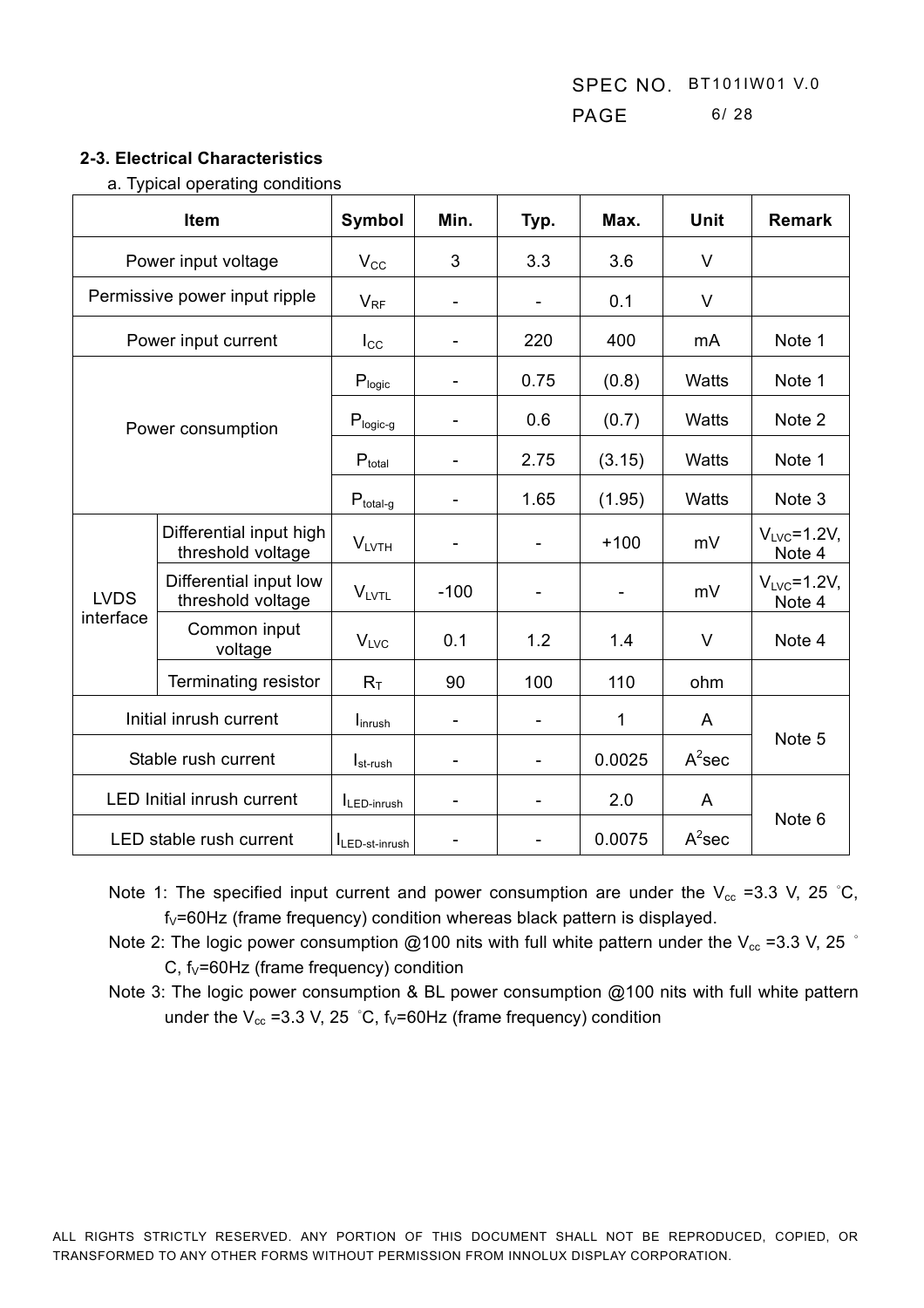



#### Note 5: Test condition

- (1) Pattern: Black pattern
- (2)  $V_{\text{CC}}$  = 3.3 V,  $V_{\text{CC}}$  rising time = 470  $\mu$  s ± 10%



```
(3) Test circuit
```
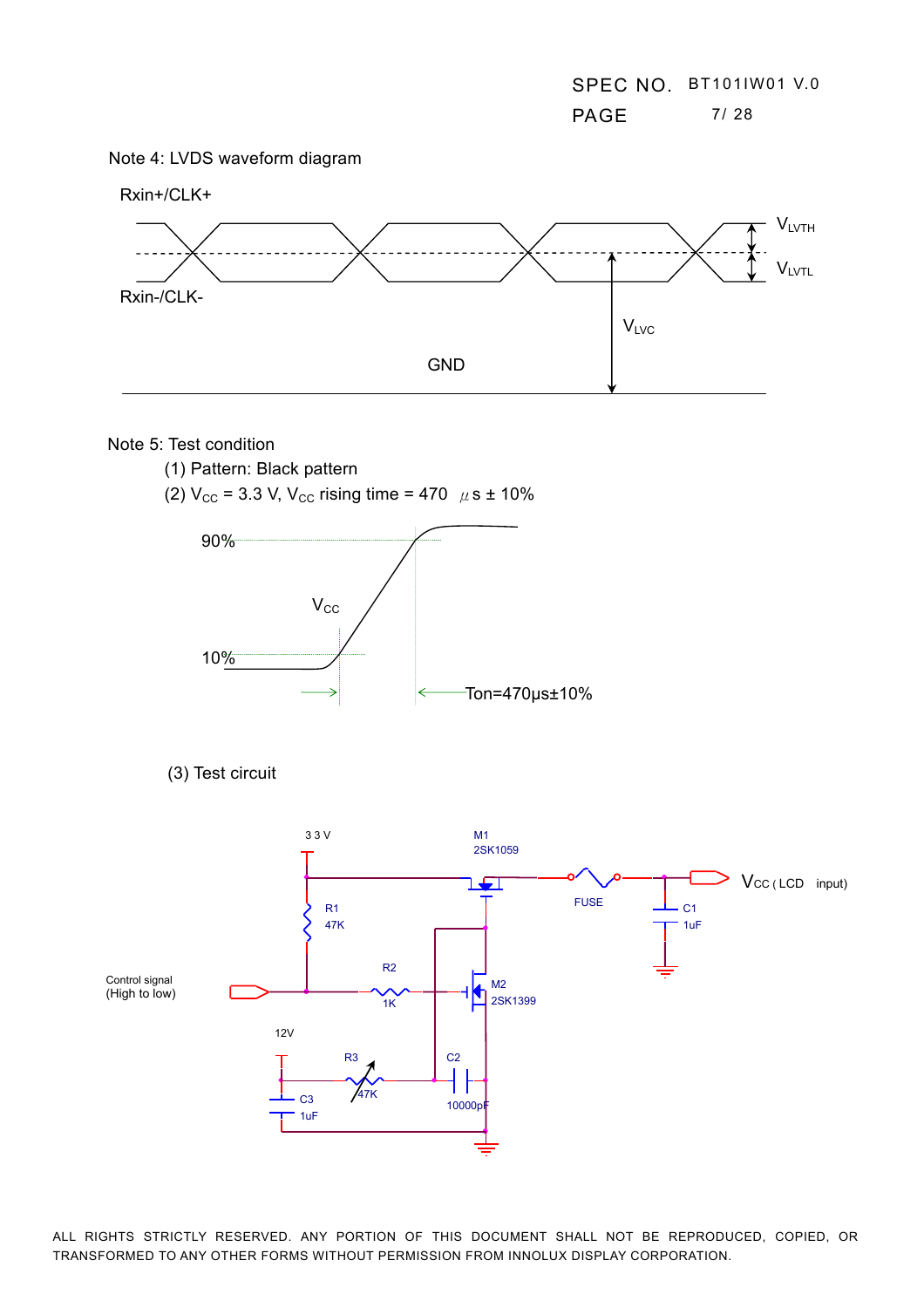**PAGE** 8/28



(1) Pattern: LED duty  $100\%$ 

(2) V\_LED = 12.0V, V\_LED rising time = 470  $\mu$  s ± 10%





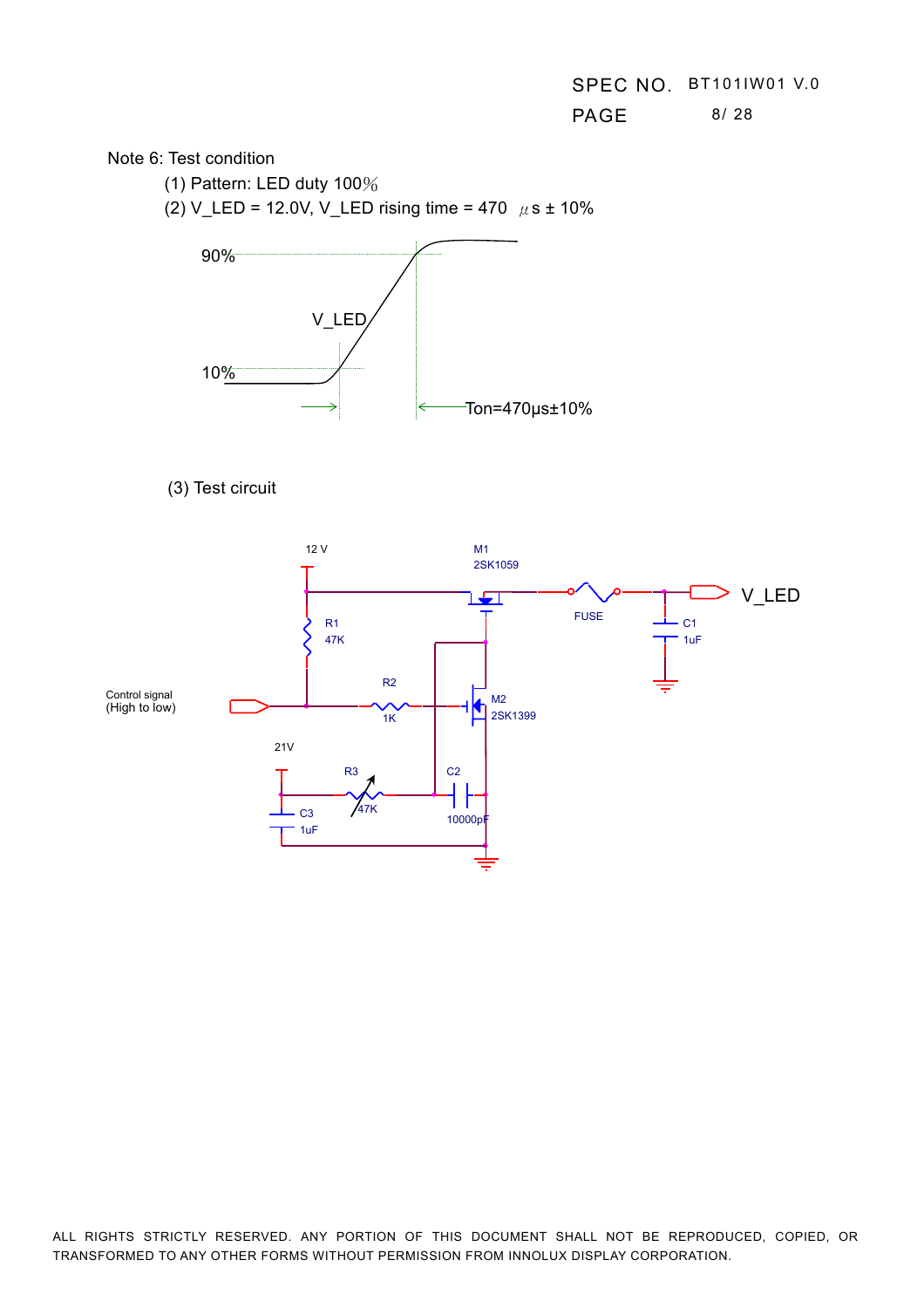#### b. Power sequence



Power sequence timing table

|                  |      | <b>Units</b> |      |    |
|------------------|------|--------------|------|----|
| <b>Parameter</b> | Min. | Typ.         | Max. |    |
| Т٠               | 0.5  |              | 10   | ms |
| T <sub>2</sub>   |      |              | 50   | ms |
| $\mathsf{T}_3$   | 200  |              |      | ms |
| $\mathsf{T}_4$   | 200  |              |      | ms |
| $T_5$            | ი    |              | 50   | ms |
| $\mathsf{T}_6$   |      |              | 10   | ms |
| T,               | 400  |              |      | ms |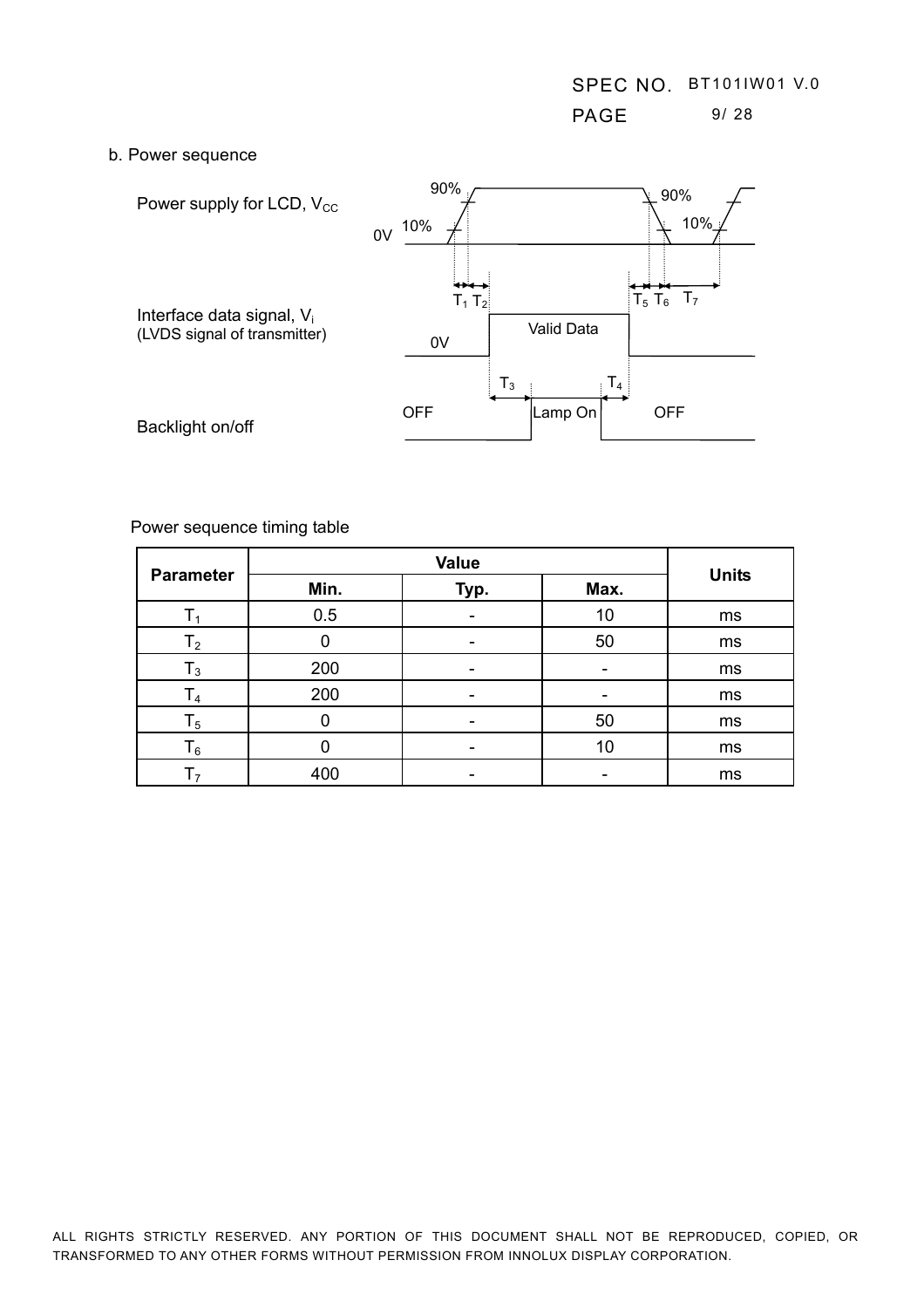# **PAGE** 10/ 28

| <b>Signal Name</b> | <b>Description</b>      | <b>Remark</b>                                      |
|--------------------|-------------------------|----------------------------------------------------|
| R <sub>5</sub>     | Red Data 5 (MSB)        | Red-pixel data. Each red pixel's brightness data   |
| R4                 | Red Data 4              | consists of these 6 bits pixel data.               |
| R <sub>3</sub>     | Red Data 3              |                                                    |
| R <sub>2</sub>     | Red Data 2              |                                                    |
| R <sub>1</sub>     | Red Data 1              |                                                    |
| R <sub>0</sub>     | Red Data 0 (LSB)        |                                                    |
|                    | <b>Red-pixel Data</b>   |                                                    |
| G <sub>5</sub>     | Green Data 5 (MSB)      | Green-pixel data. Each green pixel's brightness    |
| G <sub>4</sub>     | Green Data 4            | data consists of these 6 bits pixel data.          |
| G <sub>3</sub>     | Green Data 3            |                                                    |
| G <sub>2</sub>     | Green Data 2            |                                                    |
| G <sub>1</sub>     | Green Data 1            |                                                    |
| G <sub>0</sub>     | Green Data 0 (LSB)      |                                                    |
|                    | <b>Green-pixel Data</b> |                                                    |
| B <sub>5</sub>     | Blue Data 5 (MSB)       | Blue-pixel data. Each blue pixel's brightness data |
| <b>B4</b>          | Blue Data 4             | consists of these 6 bits pixel data.               |
| B <sub>3</sub>     | Blue Data 3             |                                                    |
| <b>B2</b>          | <b>Blue Data 2</b>      |                                                    |
| <b>B1</b>          | <b>Blue Data 1</b>      |                                                    |
| B <sub>0</sub>     | Blue Data 0 (LSB)       |                                                    |
|                    | <b>Blue-pixel Data</b>  |                                                    |

c. Display color vs. input data signals



Signal for 1 DCLK cycle  $(t_{\text{CLK}})$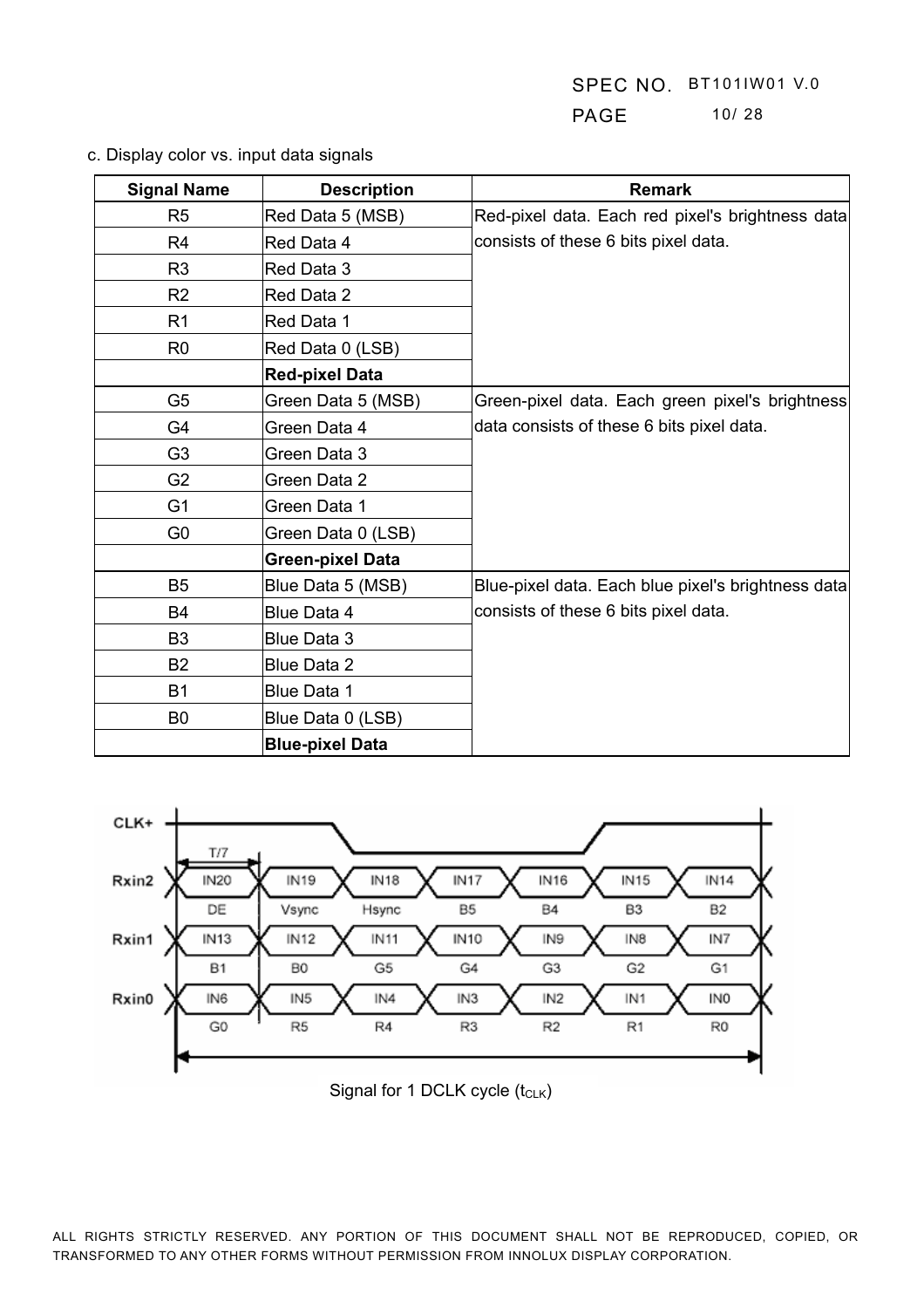## d. Input signal timing

## Timing table

| <b>Description</b> | Symbol          | Min    | <b>Typ</b> | <b>Max</b> | Unit           |
|--------------------|-----------------|--------|------------|------------|----------------|
| Frame rate         | --              |        | 60         |            | Hz             |
| Clock freq.        | $1/t_{CLK}$     | (40)   | 46.4       | (55)       | <b>MHz</b>     |
| Line cycle time    | tн              | (1054) | 1212       | (1400)     | $t_{CLK}$      |
| Line width-active  | t <sub>Hd</sub> |        | 1024       |            | $t_{CLK}$      |
| Frame cycle time   | tv              | (610)  | 638        | (654)      | $t_{H}$        |
| V width-active     | t <sub>∨d</sub> |        | 600        |            | t <sub>Η</sub> |



## e. Display position

| D(1, 1)   | D(2, 1)   | . | D(673, 1)   | . | D(1023, 1) | D(1024, 1)                  |
|-----------|-----------|---|-------------|---|------------|-----------------------------|
| D(1, 2)   | D(2, 2)   | . | D(673, 2)   | . | D(1023, 2) | D(1024, 2)                  |
|           |           | . |             | . |            |                             |
| D(1, 384) | D(2, 300) | . | D(673, 384) | . |            | D(1023, 300)   D(1024, 300) |
|           |           | . |             | . |            |                             |
| D(1, 767) | D(2, 599) | . | D(673, 599) | . |            | D(1023, 599)   D(1024, 599) |
| D(1, 768) | D(2, 600) | . | D(673, 600) | . |            | D(1023, 600)   D(1024, 600) |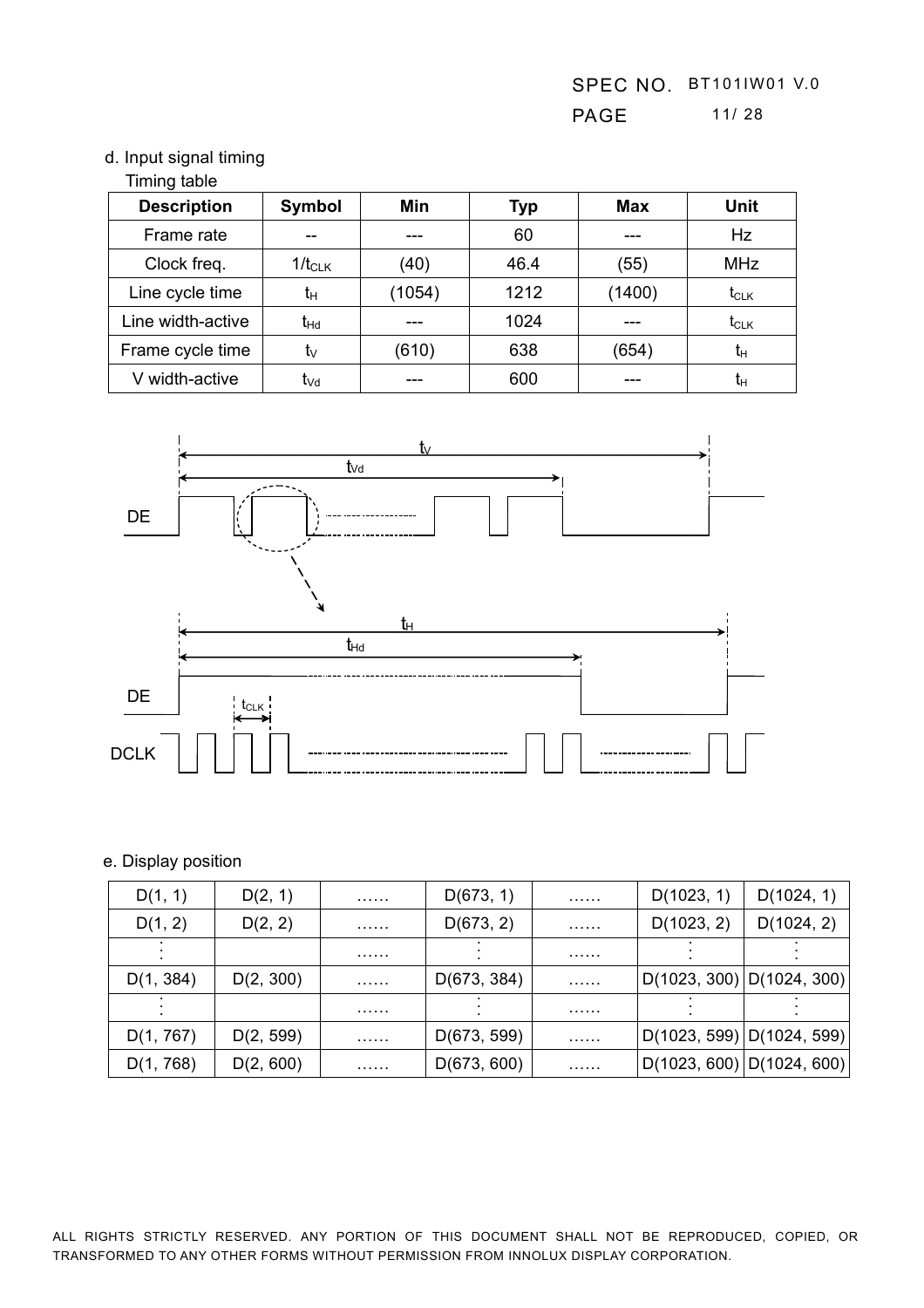| <b>Parameter</b>            | Symbol           | Min.   | Typ. | Max.   | Unit              | <b>Remark</b>               |
|-----------------------------|------------------|--------|------|--------|-------------------|-----------------------------|
| <b>LED Forward Voltage</b>  | VF               | 3      | 3.2  | 3.4    | $V_{rms}$         | $T = 25^{\circ}$ C          |
| <b>LED Forward Current</b>  | ΙF               |        | 20   |        | mA <sub>rms</sub> | $T = 25^{\circ}$ C          |
|                             | $P_{LED}$        |        | 2.1  | (2.3)  | W                 | $T = 25^{\circ}$ C          |
| LED Power consumption       | $P_{LED-G}$      |        | 1.05 | (1.25) | W                 | Note 1                      |
| <b>Output PWM frequency</b> | F <sub>PWM</sub> | 200    | 1000 | 2000   |                   | °С                          |
| Duty ratio                  |                  | 20     |      | 100    | %                 | PWM duty cycle<br>linearity |
| <b>LED</b> life time        |                  | 15,000 |      |        | Hr                | $T = 25^{\circ}$ C, Note 2  |

#### f. Backlight driving conditions

Note 1: The BL power consumption @100 nits with full white pattern under the V<sub>cc</sub> =3.3 V, 25  $^{\circ}$ 

C,  $f_v = 60$ Hz (frame frequency) condition

Note 2: LED life time definition is Brightness decrease to 50% of initial or abnormal lighting.

g. Module function block

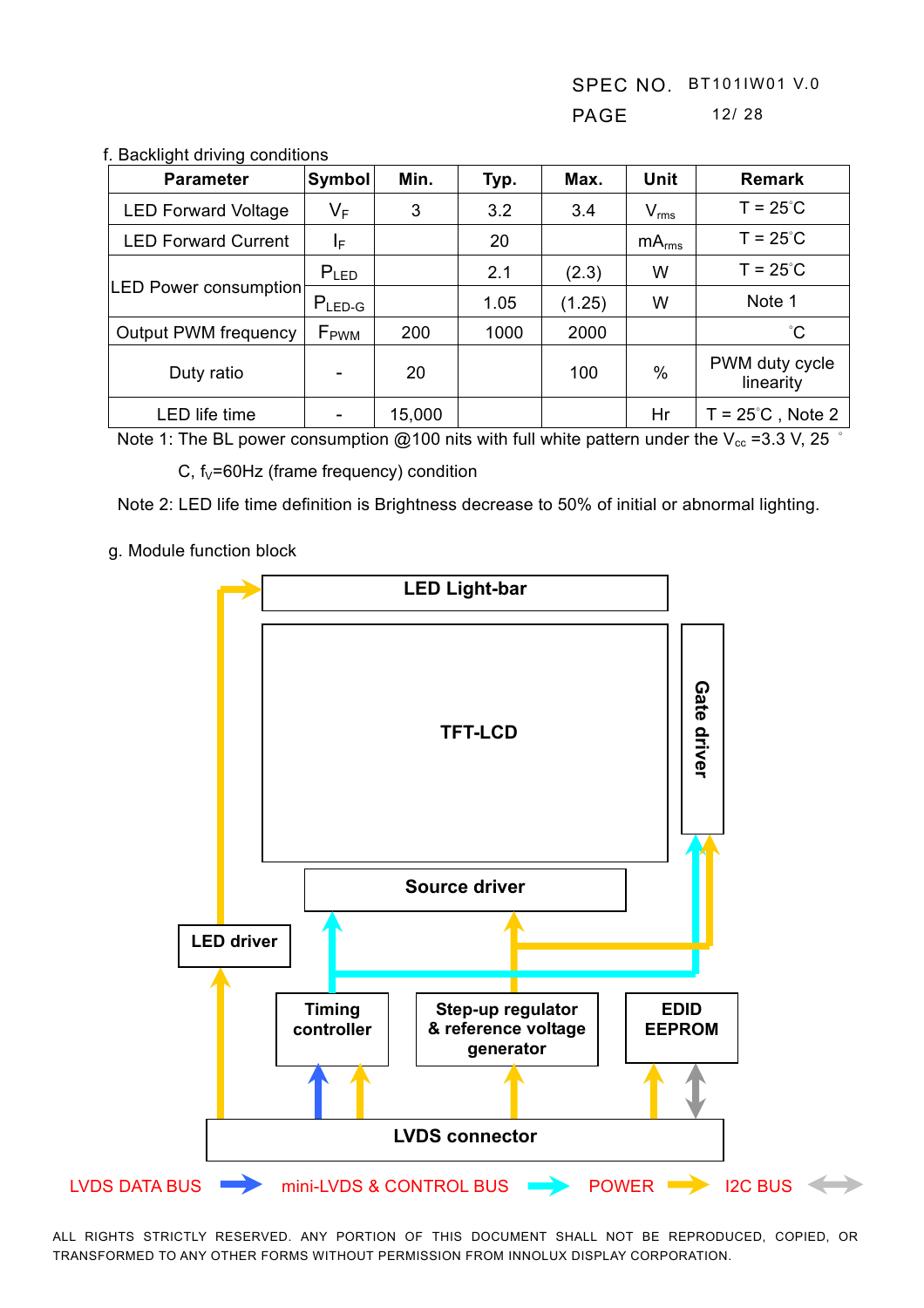|      | SPEC NO. BT101IW01 V.0 |
|------|------------------------|
| PAGE | 13/28                  |

#### h. LED circuit block

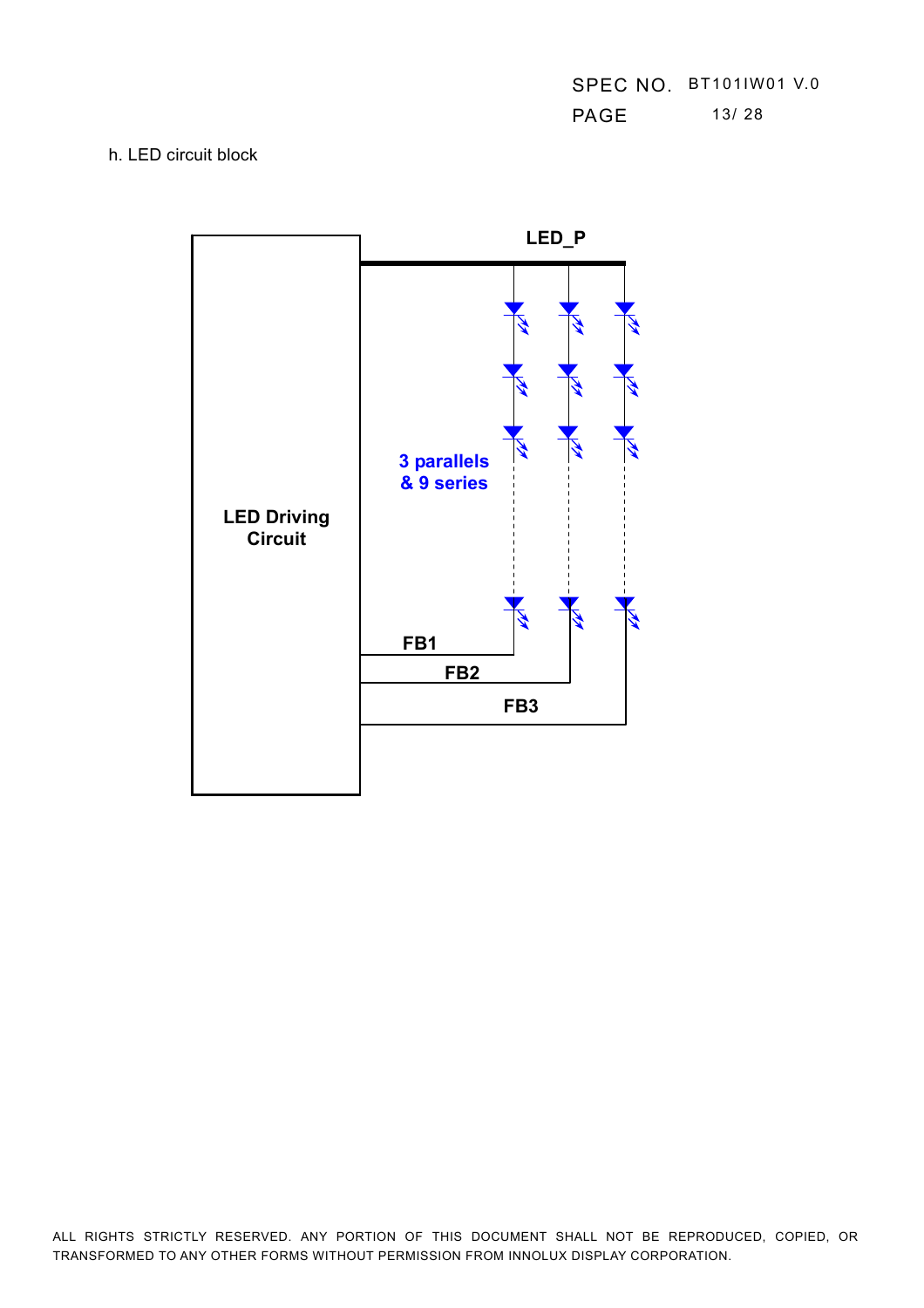SPEC NO. BT101IW01 V.0 PAGE 14/ 28

## **3. Optical specifications**

| ---------                               |                           |                      |                | <b>Specification</b> |         |      |            |
|-----------------------------------------|---------------------------|----------------------|----------------|----------------------|---------|------|------------|
| Item                                    | Symbol                    | <b>Condition</b>     | Min.           | Typ.                 | Max.    | Unit | Remark     |
| Response time                           | $Tr+Tf$                   | $\theta = 0^{\circ}$ |                | 8                    | 16      | ms   | Note 3     |
| Contrast ratio                          | <b>CR</b>                 | $\theta = 0^{\circ}$ | 400            | 500                  |         |      | Note 2,4   |
|                                         | Top                       |                      | 15             |                      |         |      |            |
|                                         | <b>Bottom</b>             | $CR \ge 10$          | 30             |                      |         |      |            |
|                                         | Left                      |                      | 40             |                      |         | deg  | Note 2,4,6 |
|                                         | Right                     |                      | 40             |                      |         |      |            |
| Viewing angle                           | Top                       |                      | $\overline{5}$ |                      |         |      |            |
|                                         | <b>Bottom</b>             |                      | 10             |                      |         |      |            |
|                                         | Left                      | $CR \ge 100$         | 20             |                      |         | deg  | Note 2,4,6 |
|                                         | Right                     |                      | 20             |                      |         |      |            |
| <b>Brightness</b><br>(5 points average) | $Y_L$                     |                      | 170            | 200                  |         | nit  | Note $2,5$ |
|                                         | $\mathsf{W}_{\mathsf{x}}$ |                      | $-0.03$        | 0.313                |         |      | Note 2     |
|                                         | $W_{y}$                   |                      |                | 0.329                |         |      |            |
|                                         | $R_{x}$                   |                      |                | 0.575                |         |      |            |
|                                         | $R_{y}$                   |                      |                | 0.348                | $+0.03$ |      |            |
| Color chromaticity (CIE)                | $\mathsf{G}_{\mathsf{x}}$ | $\theta = 0^{\circ}$ |                | 0.336                |         |      |            |
|                                         | $\mathsf{G}_{\mathsf{y}}$ |                      |                | 0.574                |         |      |            |
|                                         | $\mathsf{B}_{\mathsf{x}}$ |                      |                | 0.154                |         |      |            |
|                                         | $B_y$                     |                      |                | 0.105                |         |      |            |
| <b>Color Gamut</b>                      | <b>NTSC</b>               | <b>CIE1931</b>       | 40             | 45                   |         | $\%$ |            |
|                                         | $\delta_{W(5)}$           |                      |                |                      | 1.25    |      |            |
| White uniformity                        | $\delta_{W(13)}$          |                      |                |                      | (1.55)  |      | Note 2,7   |
| Cross talk                              | Ct                        |                      |                |                      | 2%      |      | Note 8     |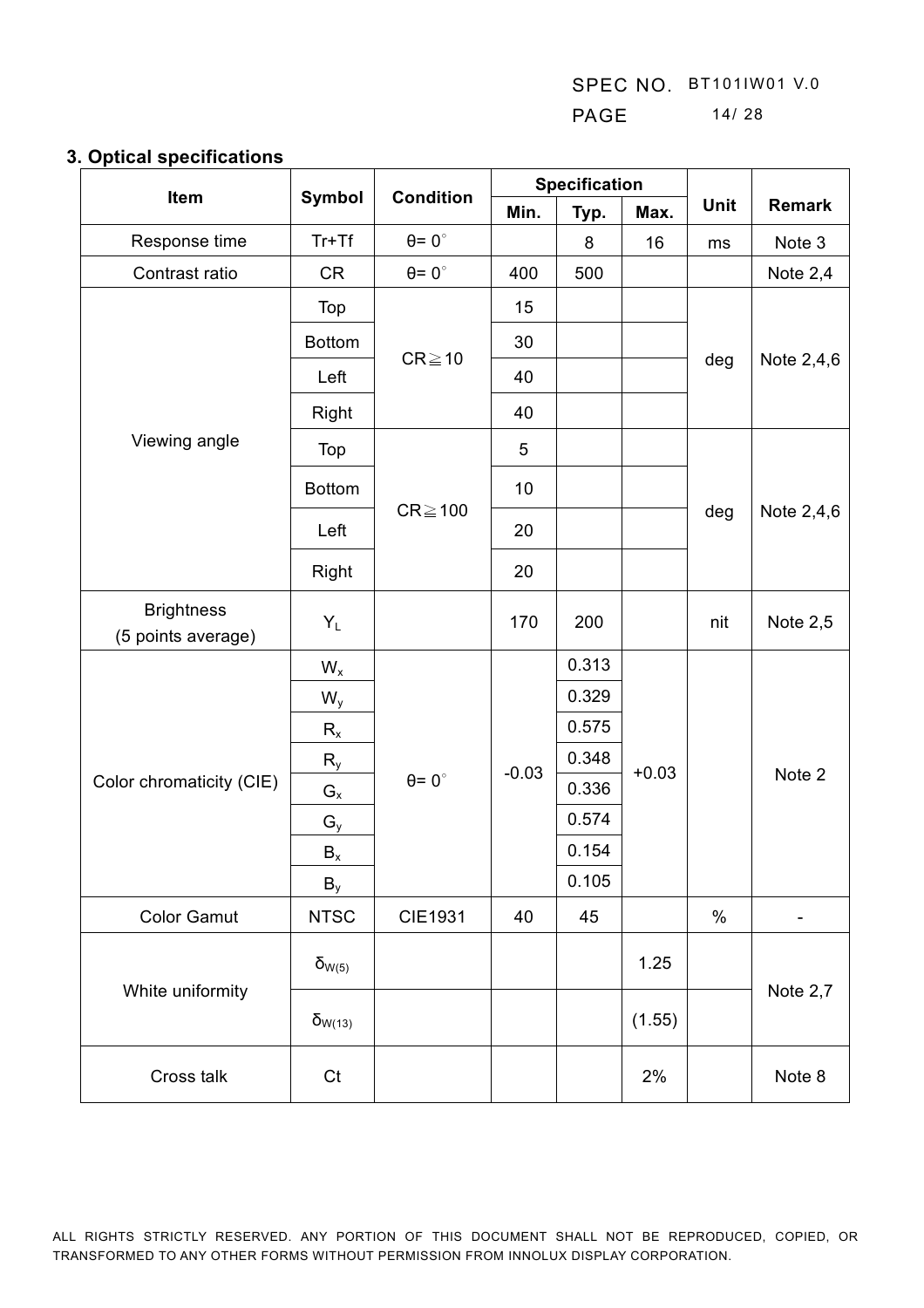Note 1: To be measured in dark room.

Note 2: To be measured with a viewing cone of 2°by Topcon luminance meter BM-5A.

Note 3: Definition of response time:

The output signals of BM-7 are measured when the input signals are changed from "Black" to "White" (falling time) and from "White" to "Black" (rising time), respectively. The response time interval is between 10% and 90% of amplitudes. Refer to figure as below.



Note 4: Definition of contrast ratio:

Contrast ratio is calculated with the following formula:

Contrast ratio (Avg of 5pts) = L white (Avg of 5pts.) L Black (Avg of 5pts.)

Note 5: Driving current for LED should be 20 mA.

Luminance are measured at the following thirteen points  $(1-13)$ :

YL = (Y5+Y10+Y11+Y12+Y13) / 5

Note 6: Definition of viewing angle

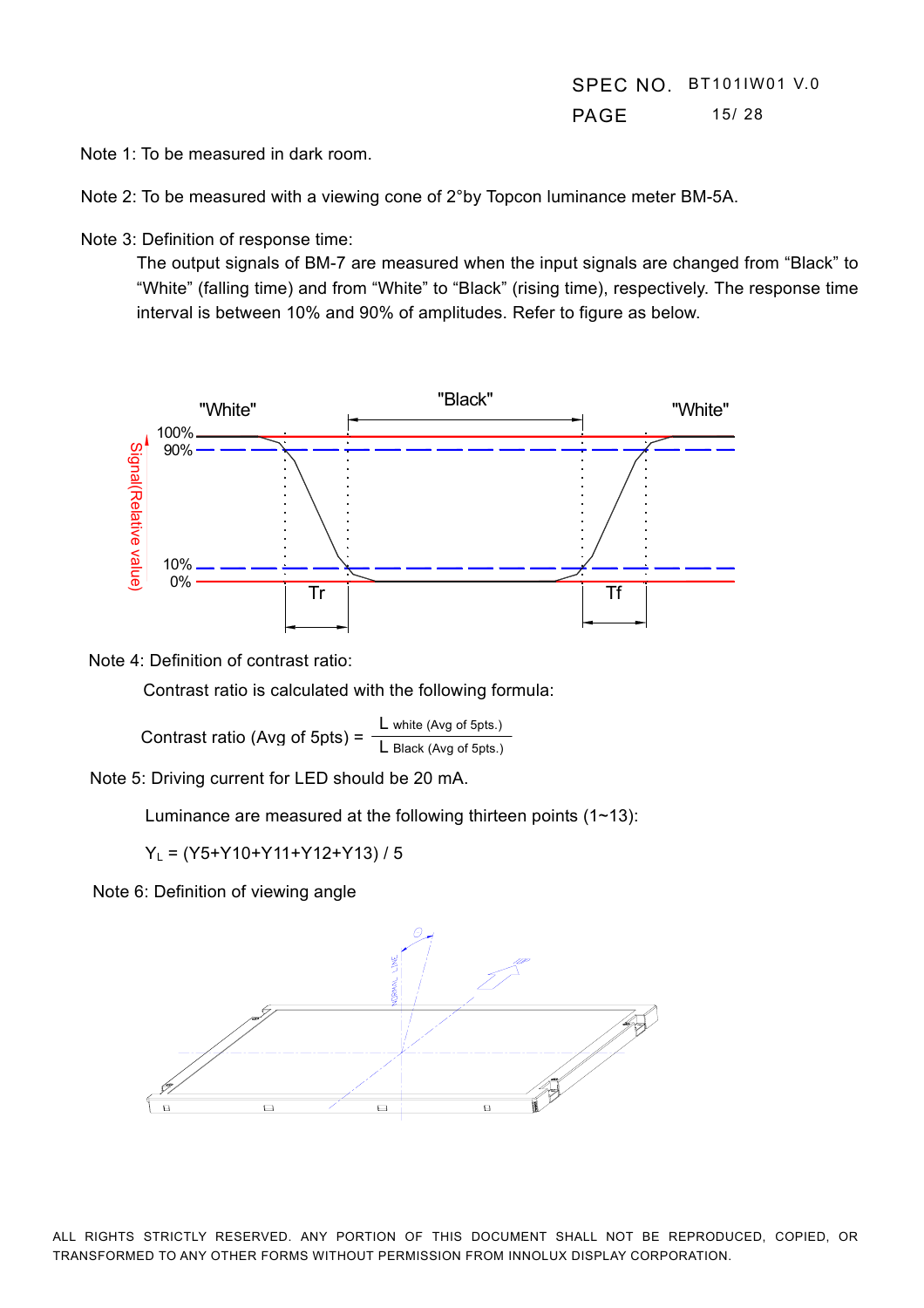**PAGE** 16/ 28

Note 7: Definition white uniformity:

Luminance is measured at the following thirteen points (1~13):



13 point measuring locations refer to the point  $1,$  ~13.

5 point measuring locations refer to the point 5,10~13.

L and W are active area dimensions. Active area center refer to attached drawing



0 gray level

Unit: percentage of dimension of display area

 $l L_A-L_A'$  l /  $L_A$  x 100%= 2% max.,  $L_A$  and  $L_A'$  are brightness at location A and A'  $l L_B-L_{B'}$  l /  $L_B$  x 100%= 2% max.,  $L_{B'}$  and  $L_{B'}$  are brightness at location B and B'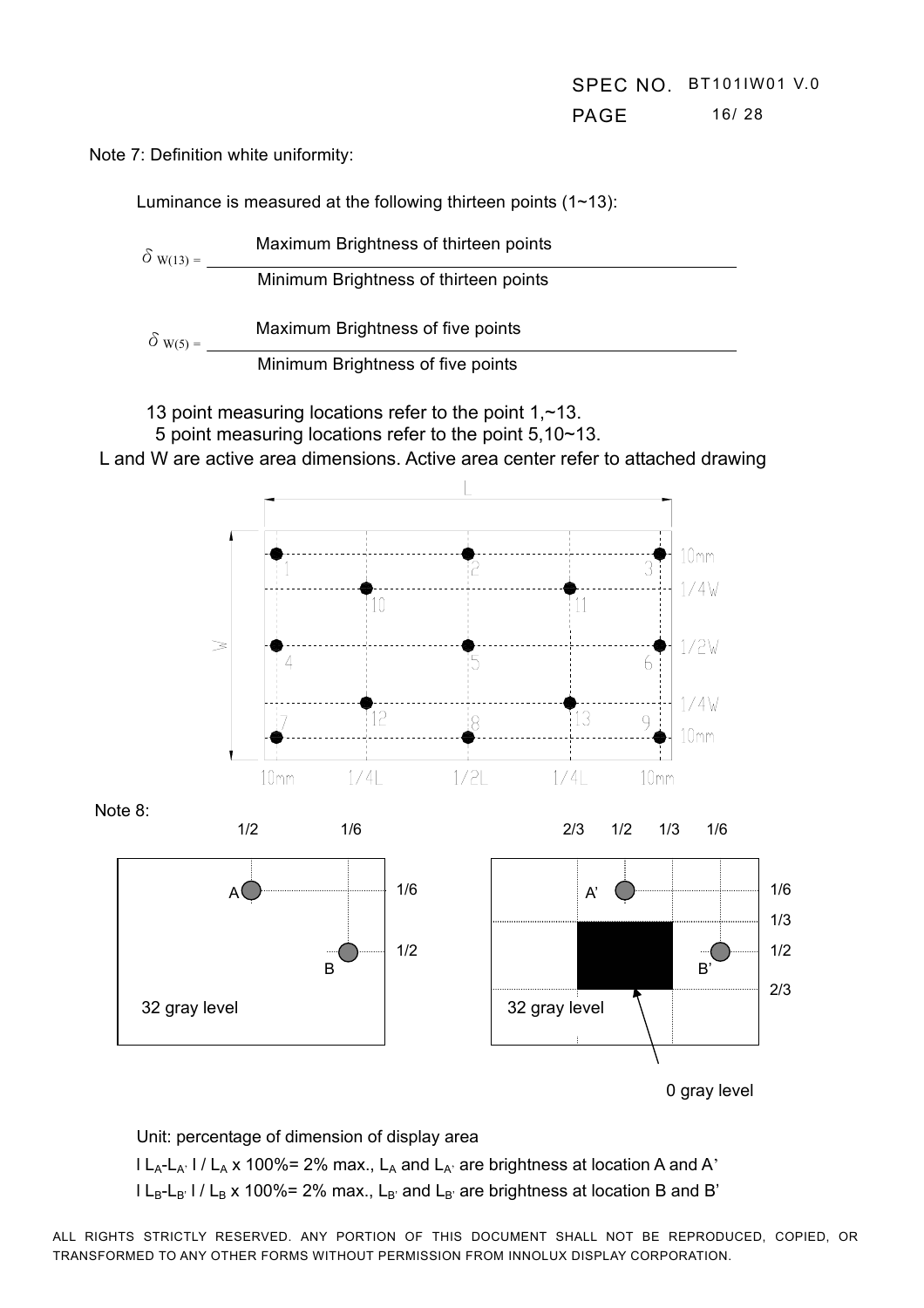SPEC NO. BT101IW01 V.0 PAGE 17/ 28

#### **4. Reliability test items**

| <b>Test Item</b>                              | <b>Test Condition</b>                                                           | <b>Judgment</b> | <b>Remark</b> |
|-----------------------------------------------|---------------------------------------------------------------------------------|-----------------|---------------|
| High temperature storage                      | 60°C, 240 hours                                                                 | Note 1          | Note 2        |
| Low temperature storage                       | $-20^{\circ}$ C, 240 hours                                                      | Note 1          | Note 2        |
| High temperature & high<br>humidity operation | 40°C, 90% RH, 240 hours<br>(No condensation)                                    | Note 1          | Note 2        |
| High temperature operation                    | 50°C, 240 hours                                                                 | Note 1          | Note 2        |
| Low temperature operation                     | $ 0^{\circ}$ C, 240 hours                                                       | Note 1          | Note 2        |
| Thermal Shock<br>(Non-operation)              | -25°C / 30 mins $\sim$ 65°C / 30 mins<br>100 cycles                             | Note 1          | Note 2        |
| Electrostatic discharge (ESD)                 | 150 pF, $330\Omega$ ,<br>Contact: ±8kV, Air: ±15kV                              | Note 1          |               |
| Vibration<br>(Non-operation)                  | 1.5G, 10 to 500 Hz random; $0.5$ hr in each<br>perpendicular axes $(X, Y, Z)$ . | Note 1          | Note 2        |
| Mechanical shock<br>(Non-operation)           | 220G/2ms, Half sine wave, ±X, ±Y, ±Z one<br>time for each direction             | Note 1          | Note 2        |

Note 1: Pass: Normal display image with no obvious non-uniformity and no line defect. Fail: No display image, obvious non-uniformity, or line defects. Partial transformation of the module parts should be ignored.

Note 2: Evaluation should be tested after storage at room temperature more than one hour.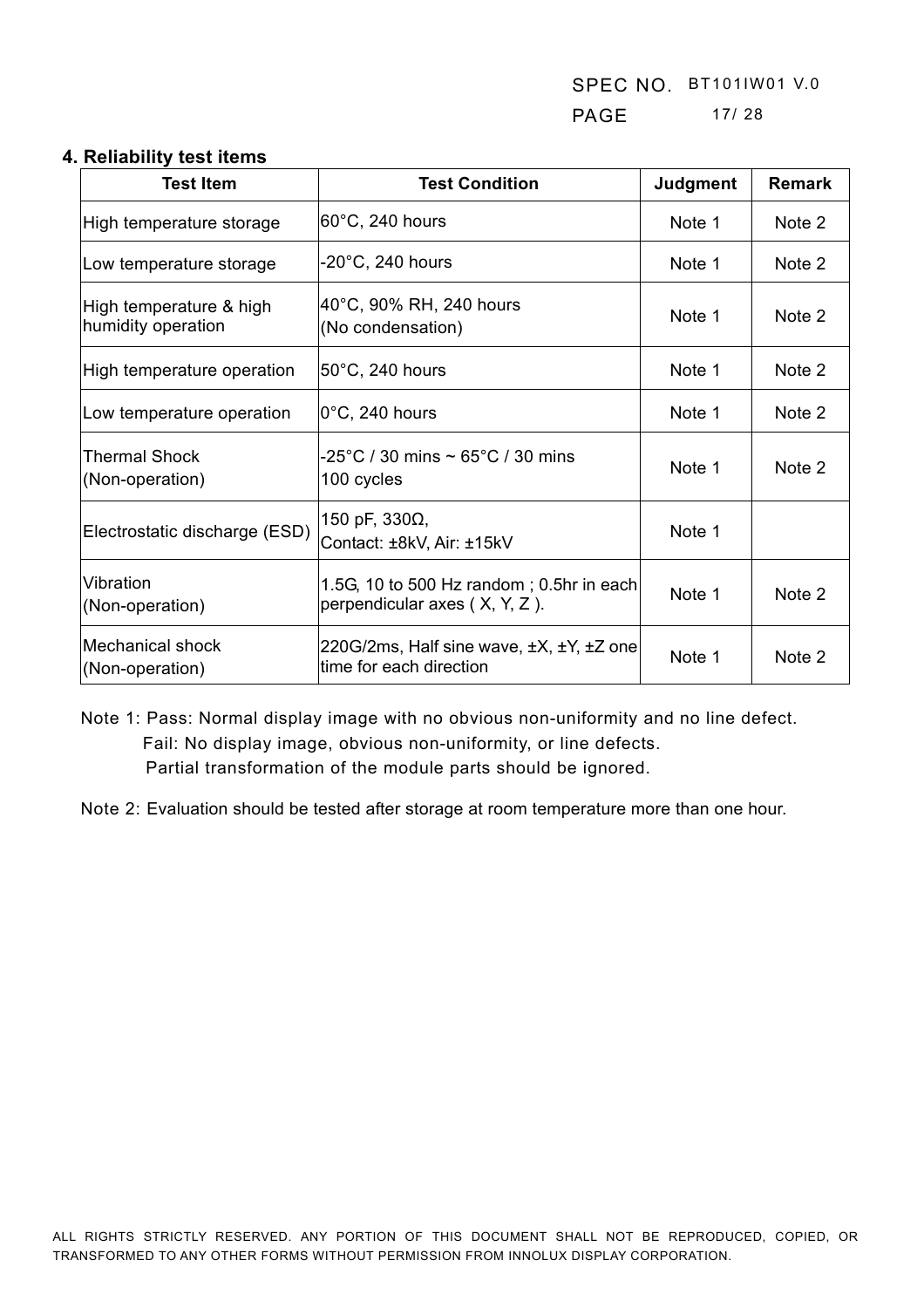# SPEC NO. BT101IW01 V.0 **PAGE** 18/ 28

## **5. Safety**

#### 5-1. Sharp edge requirements

There will be no sharp edges or corners on the display assembly that could cause injury.

#### 5-2. Materials

a. Toxicity

There will be no carcinogenic materials used anywhere in the display module. If toxic materials are used, they will be reviewed and approved by the responsible InnoLux Toxicologist.

b. Flammability

All components including electrical components that do not meet the flammability grade UL94-V0 in the module will complete the flammability rating exception approval process. The printed circuit board will be made from material rated 94-V0 or better. The actual UL flammability rating will be printed on the printed circuit board.

#### c. Capacitors

If any polarized capacitors are used in the display assembly, provisions will be made to keep them from being inserted backwards.

# **6. Display quality**

The display quality of the color TFT-LCD module should be in compliance with the InnoLux incoming inspection standard.

# **7. Handling precaution**

- (1) Do not apply rough force such as bending or twisting to the module during assembly.
- (2) To assemble or install module into user's system can be only in clean working areas. The dust and oil may cause electrical short or worsen the polarizer.
- (3) It's not permitted to have pressure or impulse on the module because the LCD panel and Backlight will be damaged.
- (4) Always follow the correct power sequence when LCD module is connecting and operating.
- (5) Do not pull the I/F connector in or out while the module is operating.
- (6) Do not disassemble the module.
- (7) Use a soft dry cloth without chemicals for cleaning, because the surface of polarizer is very soft and easily scratched.
- (8) It is dangerous that moisture come into or contacted the LCD module, because moisture may damage LCD module when it is operating.
- (9) High temperature or humidity may reduce the performance of module. Please store LCD module within the specified storage conditions.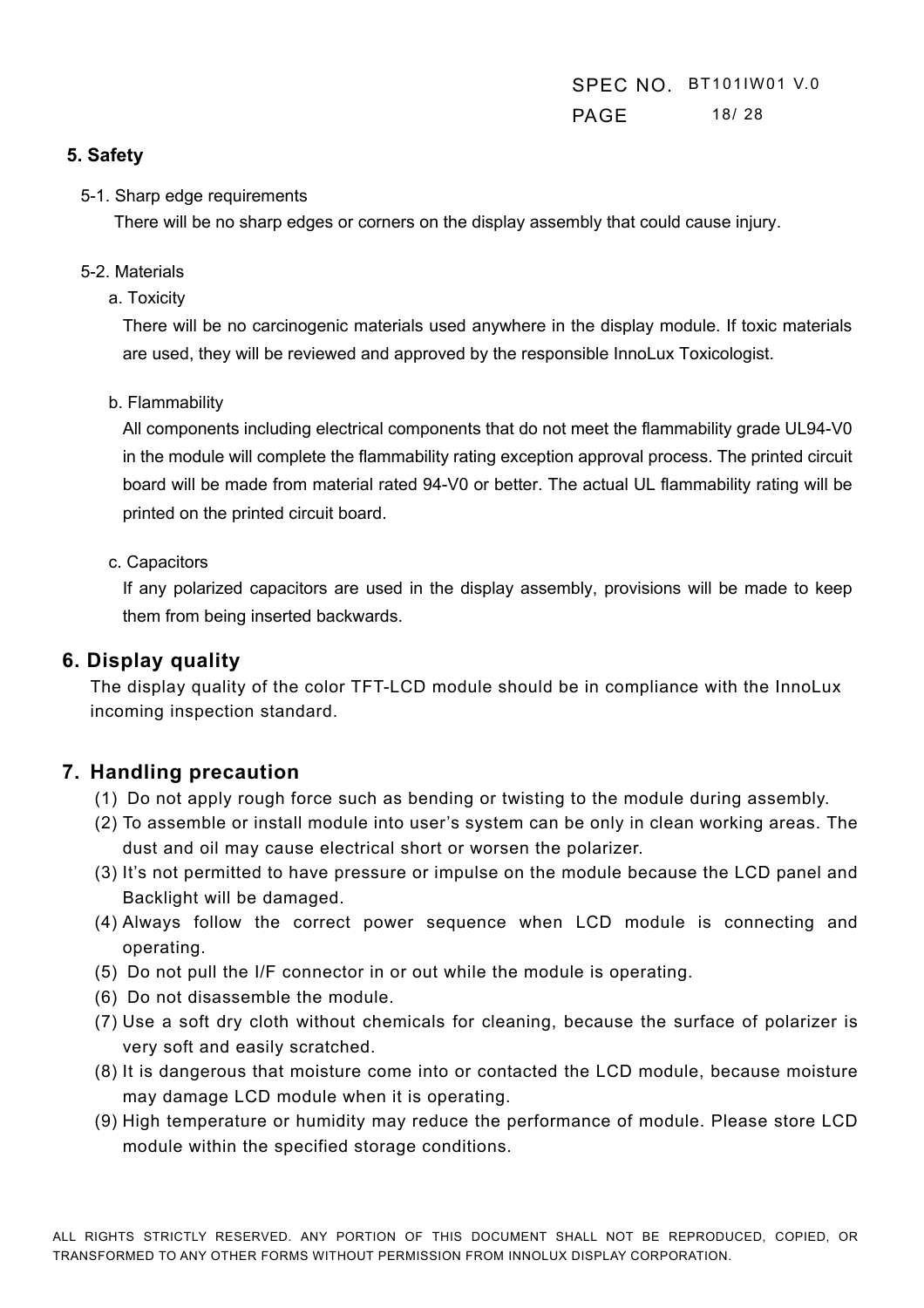# **8. Label Definition**

#### **8-1. Module label**

| BT101IW01                                                                                                                                                                   | V.0 | AB1010001<br>$Z_1$ $Z_2$ $Z_3$ $Z_4$ $Z_5$ $Z_6$ $-Z_7$ $-Z_8$ $Z_9$ $Z_{10}$ $Z_{11}$ $Z_{12}$ | 00X                               | TM<br>GP                                                                                              | 18 <sub>mm</sub> |
|-----------------------------------------------------------------------------------------------------------------------------------------------------------------------------|-----|-------------------------------------------------------------------------------------------------|-----------------------------------|-------------------------------------------------------------------------------------------------------|------------------|
| Ш                                                                                                                                                                           |     |                                                                                                 | \UUUUILLILLILLILLILLILLILLILLILLI | Ш<br>Z1 Z2-Z3 Z4 Z5 Z6 Z7-Z8-Z9-Z10-Z11 Z12-Z13-Z14 Z15-Z16-Z17 Z18 Z19-Z20 Z21 Z22 Z23 MADE IN CHINA |                  |
| (1) Model Number: BT101IW01<br>$(2)$ Version : $V.0$<br>(3) Product Number : AB101000100X                                                                                   |     | 73mm                                                                                            |                                   |                                                                                                       |                  |
| (4) Serial ID I (INL Internal Use): $Z_1Z_2Z_3Z_4Z_5Z_6-Z_7-Z_8Z_9Z_{10}Z_{11}Z_{12}$<br>$Z_1$ $Z_2$ $Z_3$ $Z_4$ $Z_5$ $Z_6$ $-Z_7$ $-Z_8$ $Z_9$ $Z_{10}$ $Z_{11}$ $Z_{12}$ |     |                                                                                                 |                                   |                                                                                                       |                  |
|                                                                                                                                                                             |     |                                                                                                 |                                   | Serial Number                                                                                         |                  |
|                                                                                                                                                                             |     |                                                                                                 |                                   | <b>INL</b> Internal Use                                                                               |                  |
|                                                                                                                                                                             |     |                                                                                                 |                                   | <b>INL</b> Internal Use                                                                               |                  |
|                                                                                                                                                                             |     |                                                                                                 |                                   | <b>INL</b> Internal Use                                                                               |                  |
|                                                                                                                                                                             |     |                                                                                                 |                                   | Year, Month, Date                                                                                     |                  |
|                                                                                                                                                                             |     |                                                                                                 |                                   | <b>INL</b> Internal Use                                                                               |                  |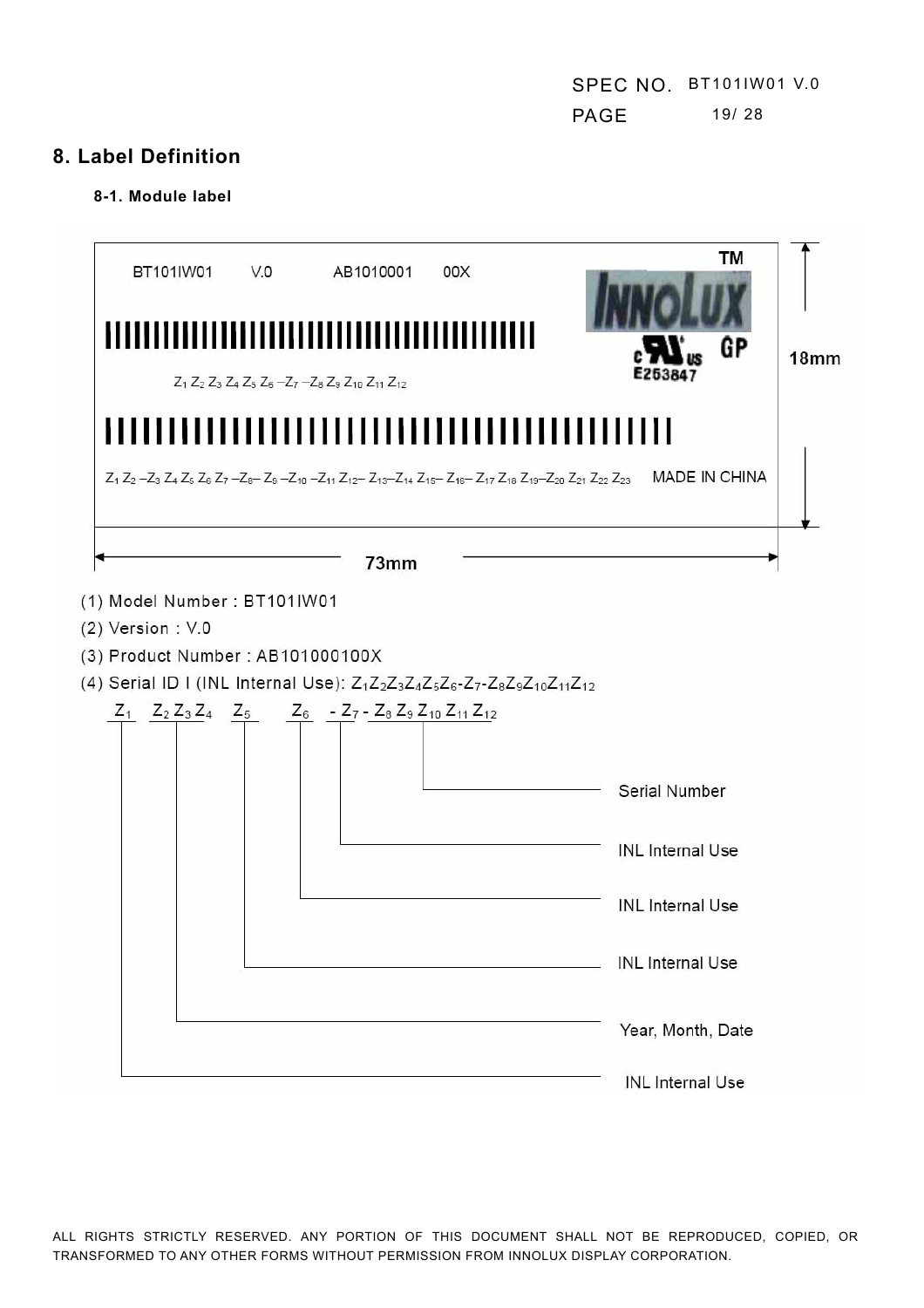SPEC NO. BT101IW01 V.0 PAGE 20/ 28

#### **8-2. Carton label**

|                       |                                                                             |              | <b>INNOLUX DISPLAY</b>                                                |     |                  |
|-----------------------|-----------------------------------------------------------------------------|--------------|-----------------------------------------------------------------------|-----|------------------|
| BOX ID:               |                                                                             |              | ,,,,,,,,,,,,,,,,,,,,,                                                 |     |                  |
|                       |                                                                             |              | $Z_1$ , $Z_2$ , $Z_3$ , $Z_4$ $-Z_5$ , $-Z_6$ , $Z_7$ , $Z_8$ , $Z_9$ |     | 48 <sub>mm</sub> |
| Part No.<br>Quantity: | <b>LK.1010N.001</b><br>Model No. BT101IW01<br>25PCS<br>MFG Date: XXXX/XX/XX | $V_{\cdot}0$ | AB1010001                                                             | 00X |                  |

- (1) Part No.: LK.1010N.001
- (2) Model No. : BT101IW01
- (3) Version : V.0
- (4) Package Quantity : 25PCS
- $(5)$  Serial ID:

 $Z_1$   $Z_2$   $Z_3$   $Z_4$   $Z_5$   $-Z_6$   $Z_7$   $Z_8$   $Z_9$ 

|  |  |  | Serial Number<br><b>INL</b> Internal Use<br>Year, Month, Date |
|--|--|--|---------------------------------------------------------------|
|  |  |  | <b>INL</b> Internal Use                                       |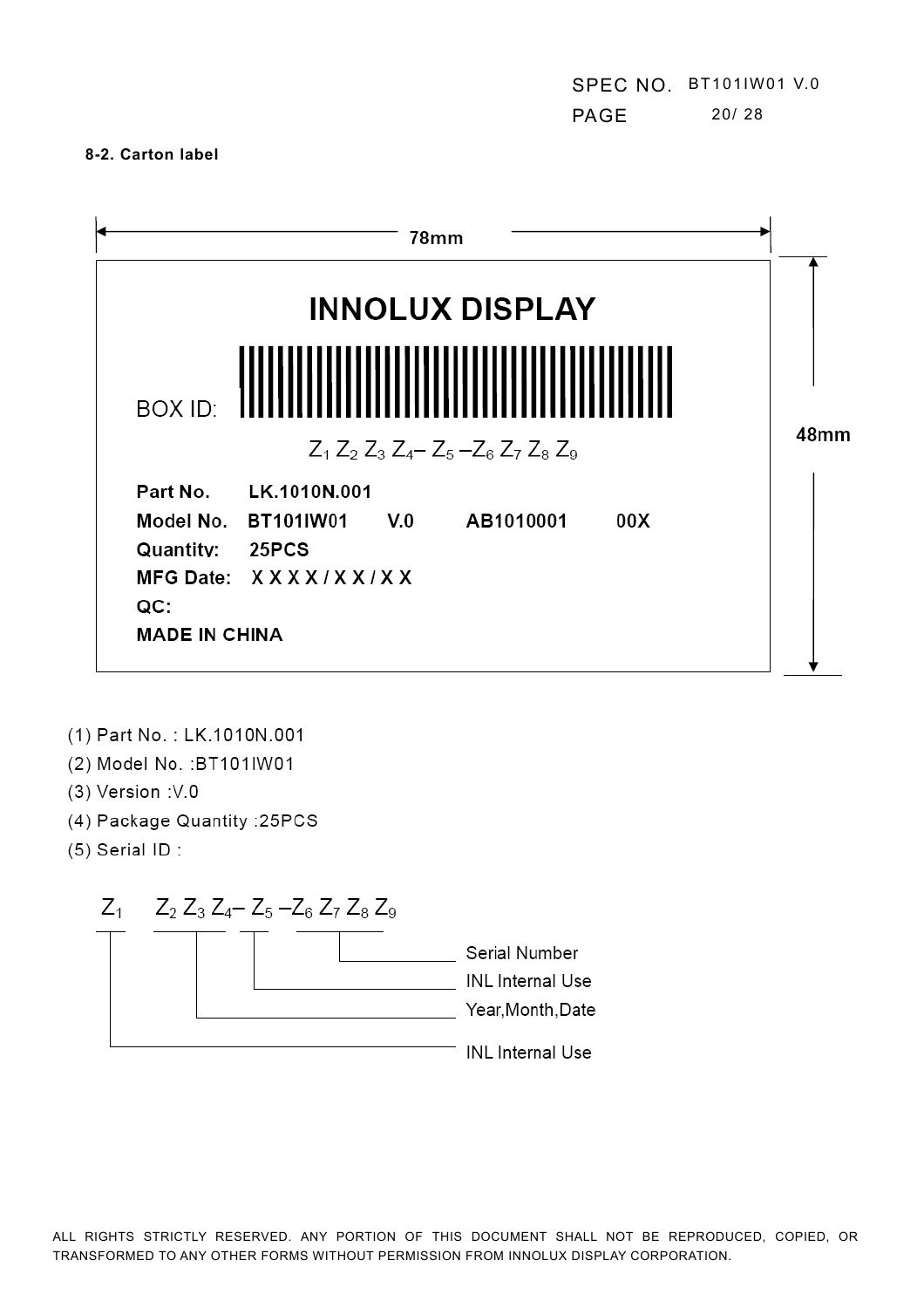## **9. Packing Form**

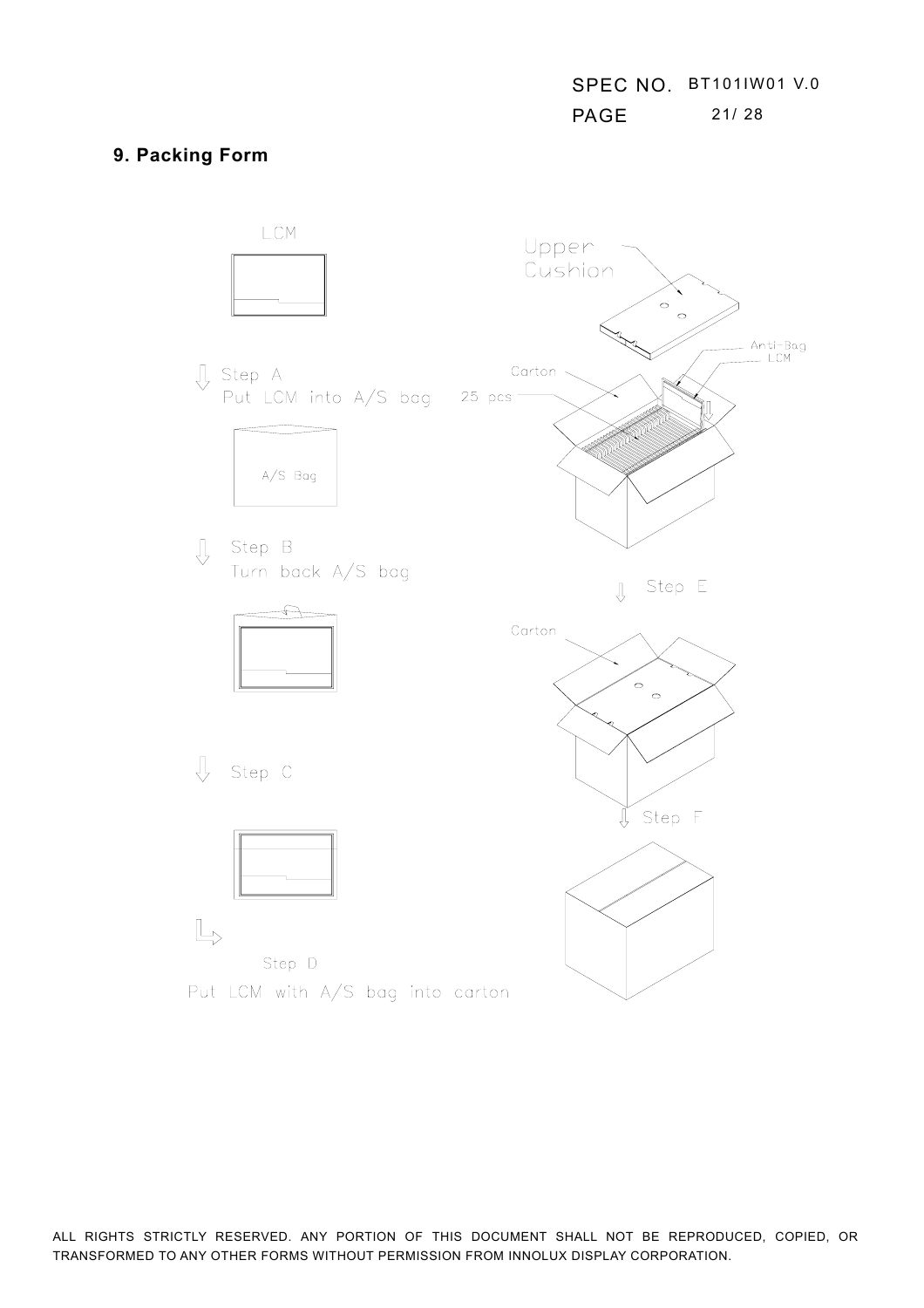# **10. Mechanical drawings 10-1 Front Side**

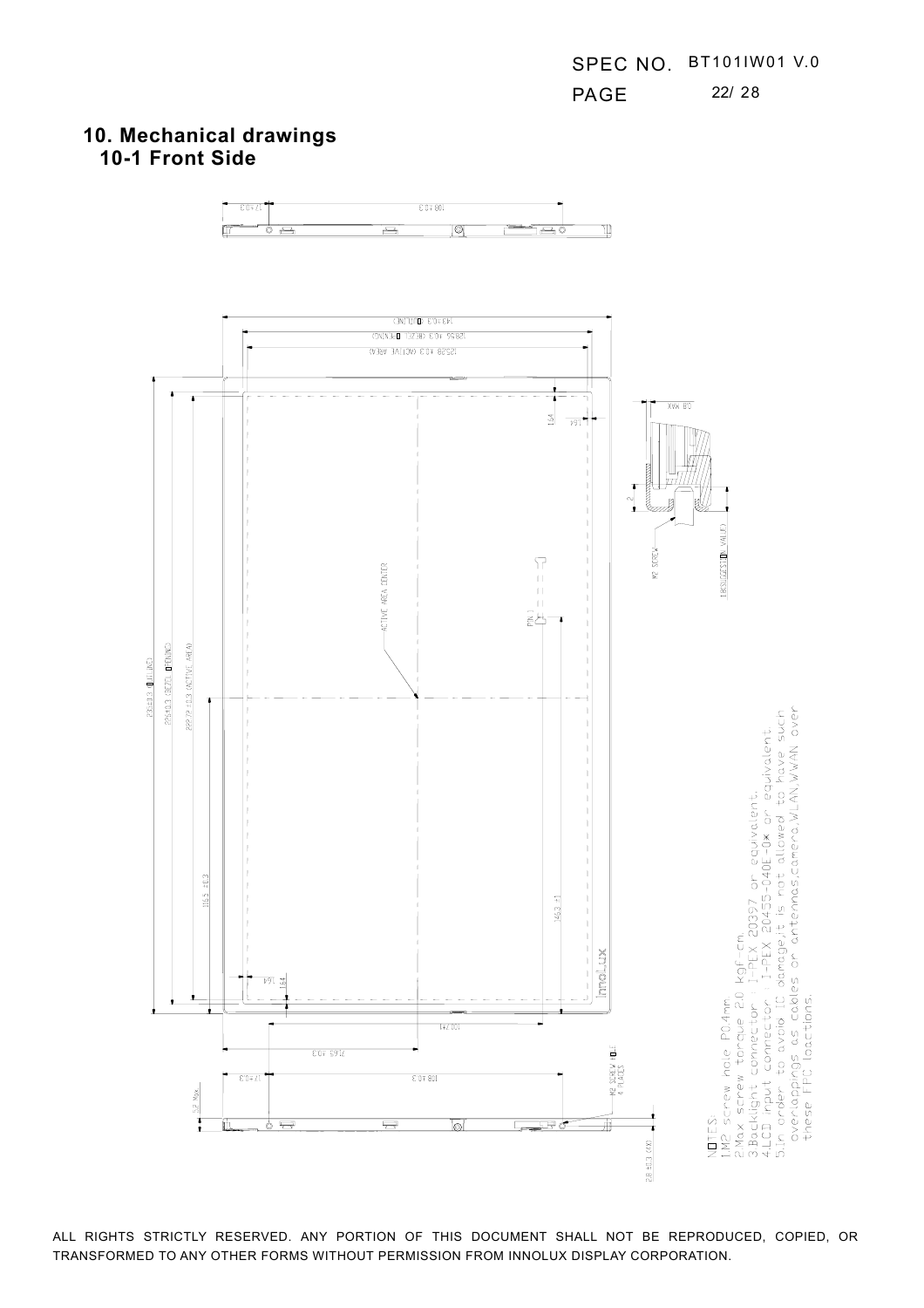SPEC NO. BT101IW01 V.0 **PAGE** 23/ 28

## **10-2 Rear Side**

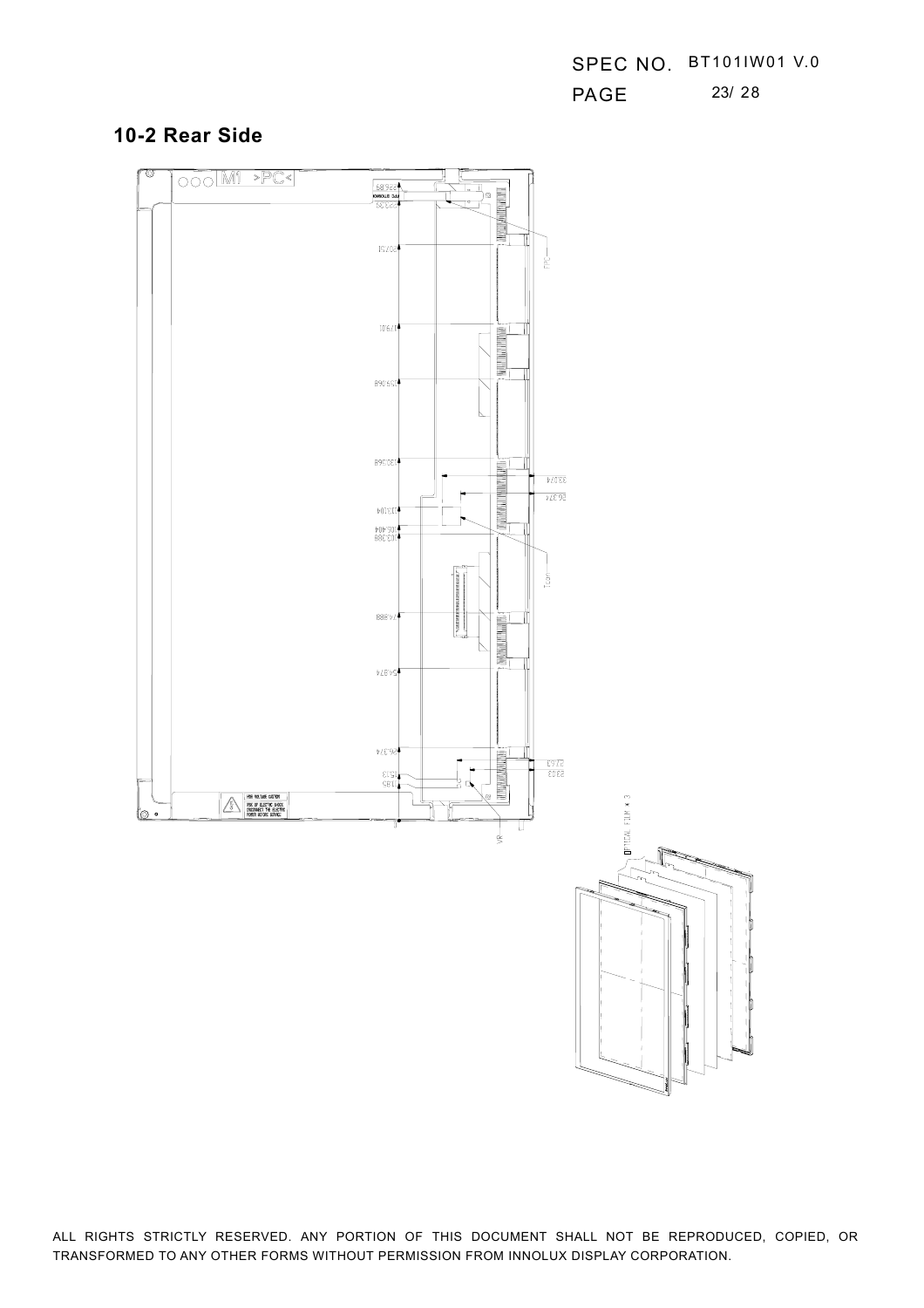## **11. System Cover Design Notice**

**1. Interference examination (TCON / VR vs cable or wire) Definition:** 

- **a) Cable or wire overlap with TCON · VR is forbidden for preventing from abnormal display after backpack test, hinge test, twist test or pogo test.**
- **b)** Cable or wire bypass TCON  $\cdot$  VR is recommended.

#### **2. System inner surface examination**

**Definition:** 

**a) Sponge tape or poron stick on PCBA or frame is forbidden for preventing from abnormal display after backpack test, hinge test, twist test or pogo test.** 

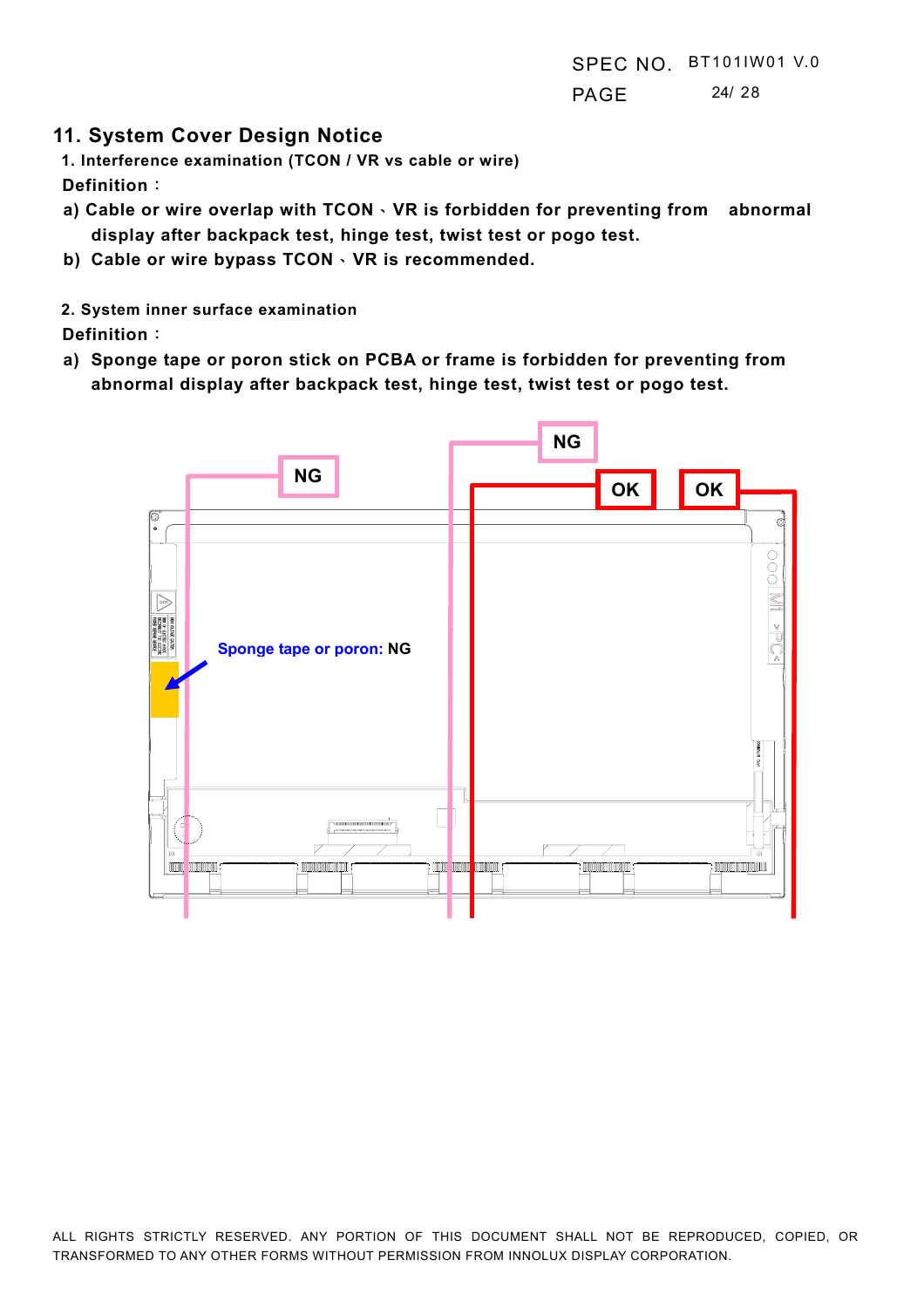# PAGE 25/ 28

## Appendix: EDID Code

|                        | <b>Byte</b>    | <b>Field Name and Comments</b>                                     | Value     | <b>Value</b> |
|------------------------|----------------|--------------------------------------------------------------------|-----------|--------------|
|                        | (hex)          |                                                                    | (hex)     | (binary)     |
|                        | $\mathbf 0$    | Header                                                             | 00        | 00000000     |
|                        | 1              | Header                                                             | FF        | 11111111     |
|                        | 2              | Header                                                             | FF        | 11111111     |
| Header                 | 3              | Header                                                             | FF        | 11111111     |
|                        | 4              | Header                                                             | <b>FF</b> | 11111111     |
|                        | 5              | Header                                                             | <b>FF</b> | 11111111     |
|                        | 6              | Header                                                             | <b>FF</b> | 11111111     |
|                        | $\overline{7}$ | Header                                                             | 00        | 00000000     |
|                        | 8              | EISA manufacture code = 3 Character ID                             | 25        | 00100101     |
|                        | 9              | EISA manufacture code (Compressed ASCII)                           | CC        | 11001100     |
|                        | 0A             | Panel Supplier Reserved - Product Code                             | 03        | 00000011     |
|                        | 0B             | Panel Supplier Reserved - Product Code                             | 00        | 00000000     |
|                        | OC             | LCD module Serial No - Preferred but Optional<br>("0" if not used) | 00        | 00000000     |
|                        | 0D             | LCD module Serial No - Preferred but Optional<br>("0" if not used) | 00        | 00000000     |
|                        | 0E             | ("0" if not used)<br>LCD module Serial No - Preferred but Optional | $00\,$    | 00000000     |
|                        | 0F             | LCD module Serial No - Preferred but Optional<br>("0" if not used) | 00        | 00000000     |
|                        | 10             | Week of manufacture-->--                                           | 00        | 00000000     |
|                        | 11             | Year of manufacture - 1990 (ex. 2005-1990=15) -->2009              | 13        | 00010011     |
|                        | 12             | EDID structure version $# = 1$                                     | 01        | 00000001     |
|                        | 13             | EDID revision $# = 3$                                              | 03        | 00000011     |
|                        | 14             | Video I/P definition = Digital I/P (80h)                           | 80        | 10000000     |
| Parameters             | 15             | Max H image size = $(22 \text{ cm})$                               | 16        | 00010110     |
| <b>Display</b>         | 16             | Max V image size = $(12 \text{ cm})$                               | OC        | 00001100     |
|                        | 17             | Display gamma<br>$=$ (gamma $×100$ )-100                           | 78        | 01111000     |
|                        | 18             | Feature support (no DPMS, Active off, RGB, timing BLK 1)           | 0A        | 00001010     |
|                        | 19             | Red/Green Low bit (RxRy/GxGy)                                      | 40        | 01000000     |
|                        | 1A             | Blue/White Low bit (BxBy/WxWy)                                     | 85        | 10000101     |
|                        | 1B             | Rx=0.575<br>Red x                                                  | 93        | 10010011     |
|                        | 1 <sub>C</sub> | Red y<br>Ry=0.348                                                  | 59        | 01011001     |
|                        | 1D             | $Gx = 0.336$<br>Green x                                            | 56        | 01010110     |
|                        | 1E             | Gy=0.574<br>Green y                                                | 93        | 10010011     |
|                        | 1F             | Bx=0.154<br>Blue x                                                 | 27        | 00100111     |
|                        | 20             | Blue y<br>By=0.105                                                 | 1B        | 00011011     |
|                        | 21             | White X<br>Wx=0.313                                                | 50        | 01010000     |
|                        | 22             | White Y<br>Wy=0.329                                                | 54        | 01010100     |
| Established<br>Timings | 23             | Established timings 1<br>(00h if not used)                         | 00        | 00000000     |
|                        | 24             | Established timings 2<br>(00h if not used)                         | $00\,$    | 00000000     |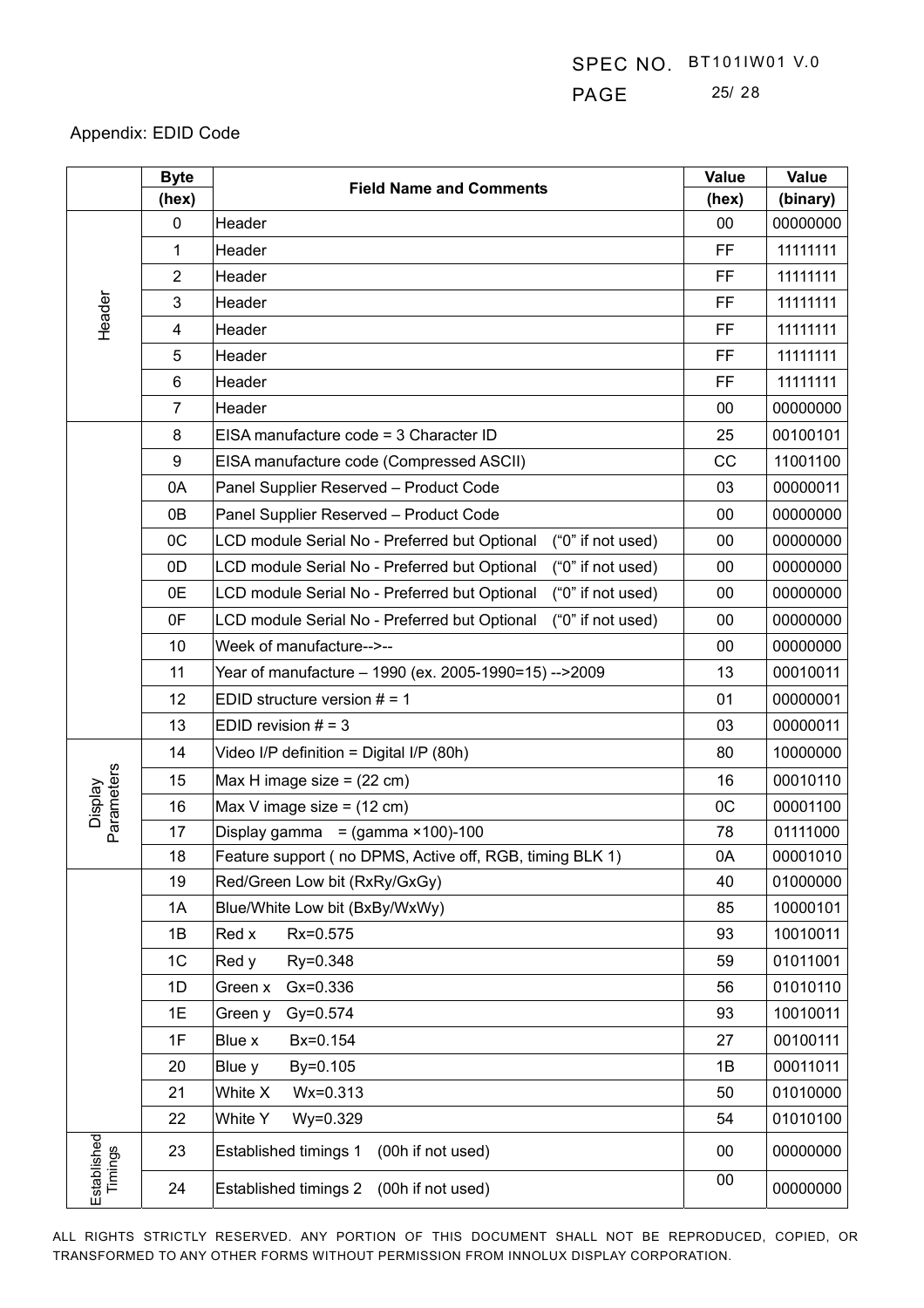PAGE 26/ 28

|             | 25 | Manufacturer's timings<br>(00h if not used)                        | 00 | 00000000 |
|-------------|----|--------------------------------------------------------------------|----|----------|
|             | 26 | Standard timing ID1<br>(01h if not used)                           | 01 | 00000001 |
|             | 27 | Standard timing ID1<br>(01h if not used)                           | 01 | 00000001 |
|             | 28 | Standard timing ID2<br>(01h if not used)                           | 01 | 00000001 |
|             | 29 | Standard timing ID2<br>(01h if not used)                           | 01 | 00000001 |
|             | 2A | Standard timing ID3<br>(01h if not used)                           | 01 | 00000001 |
|             | 2B | Standard timing ID3<br>(01h if not used)                           | 01 | 00000001 |
|             | 2C | Standard timing ID4<br>(01h if not used)                           | 01 | 00000001 |
|             | 2D | Standard timing ID4<br>(01h if not used)                           | 01 | 00000001 |
|             | 2E | Standard timing ID5<br>(01h if not used)                           | 01 | 00000001 |
|             | 2F | Standard timing ID5<br>(01h if not used)                           | 01 | 00000001 |
|             | 30 | Standard timing ID6<br>(01h if not used)                           | 01 | 00000001 |
|             | 31 | Standard timing ID6<br>(01h if not used)                           | 01 | 00000001 |
|             | 32 | Standard timing ID7<br>(01h if not used)                           | 01 | 00000001 |
|             | 33 | Standard timing ID7<br>(01h if not used)                           | 01 | 00000001 |
|             | 34 | Standard timing ID8<br>(01h if not used)                           | 01 | 00000001 |
|             | 35 | Standard timing ID8<br>(01h if not used)                           | 01 | 00000001 |
|             | 36 | Pixel Clock/10,000<br>(Pixel Clock=46.4MHz)<br>(LSB)               | 20 | 00100000 |
|             | 37 | Pixel Clock/10,000<br>(Pixel Clock=46.4MHz)<br>(MSB)               | 12 | 00010010 |
|             | 38 | <b>Horizontal Active</b><br>$= 1024$ pixels (lower 8 bits)         | 00 | 00000000 |
|             | 39 | Horizontal Blanking (Thbp) = 188 pixels<br>(lower 8 bits)          | BC | 10111100 |
|             | 3A | Horizontal Active/Horizontal blanking (Thbp)<br>(upper4:4 bits)    | 40 | 01000000 |
|             | 3B | <b>Vertical Active</b><br>$= 600$ lines                            | 58 | 01011000 |
|             | 3C | Vertical Blanking (Tvbp) = 38 lines                                | 26 | 00100110 |
| scripter #1 | 3D | Vertical Active: Vertical Blanking (Tvbp)<br>(upper4:4 bits)       | 20 | 00100000 |
|             | 3E | Horizontal Sync, Offset (Thfp) = 48 pixels                         | 30 | 00110000 |
| Timing De   | 3F | Horizontal Sync, Pulse Width = 32 pixels                           | 20 | 00100000 |
|             | 40 | Vertical Sync, Offset (Tvfp) = xx lines<br>Sync Width $=$ xx lines | 36 | 00110110 |
|             | 41 | Horizontal Vertical Sync Offset/Width upper 2 bits                 | 00 | 00000000 |
|             | 42 | Horizontal Image Size = 222 mm                                     | DE | 11011110 |
|             | 43 | Vertical image Size = 125 mm                                       | 7D | 01111101 |
|             | 44 | Horizontal Image Size / Vertical image size                        | 0  | 00000000 |
|             | 45 | Horizontal Border = 0 (Zero for Notebook LCD)                      | 00 | 00000000 |
|             | 46 | Vertical Border = 0<br>(Zero for Notebook LCD)                     | 00 | 00000000 |
|             | 47 | Signal (non-intr, norm, no stero, sep sync, neq pol)               | 18 | 00011000 |
|             | 48 | Detailed timing/monitor                                            | 00 | 00000000 |
|             | 49 | descriptor #2                                                      | 00 | 00000000 |
|             | 4A |                                                                    | 00 | 00000000 |
|             | 4B |                                                                    | 00 | 00000000 |
|             | 4C |                                                                    | 00 | 00000000 |
|             | 4D |                                                                    | 00 | 00000000 |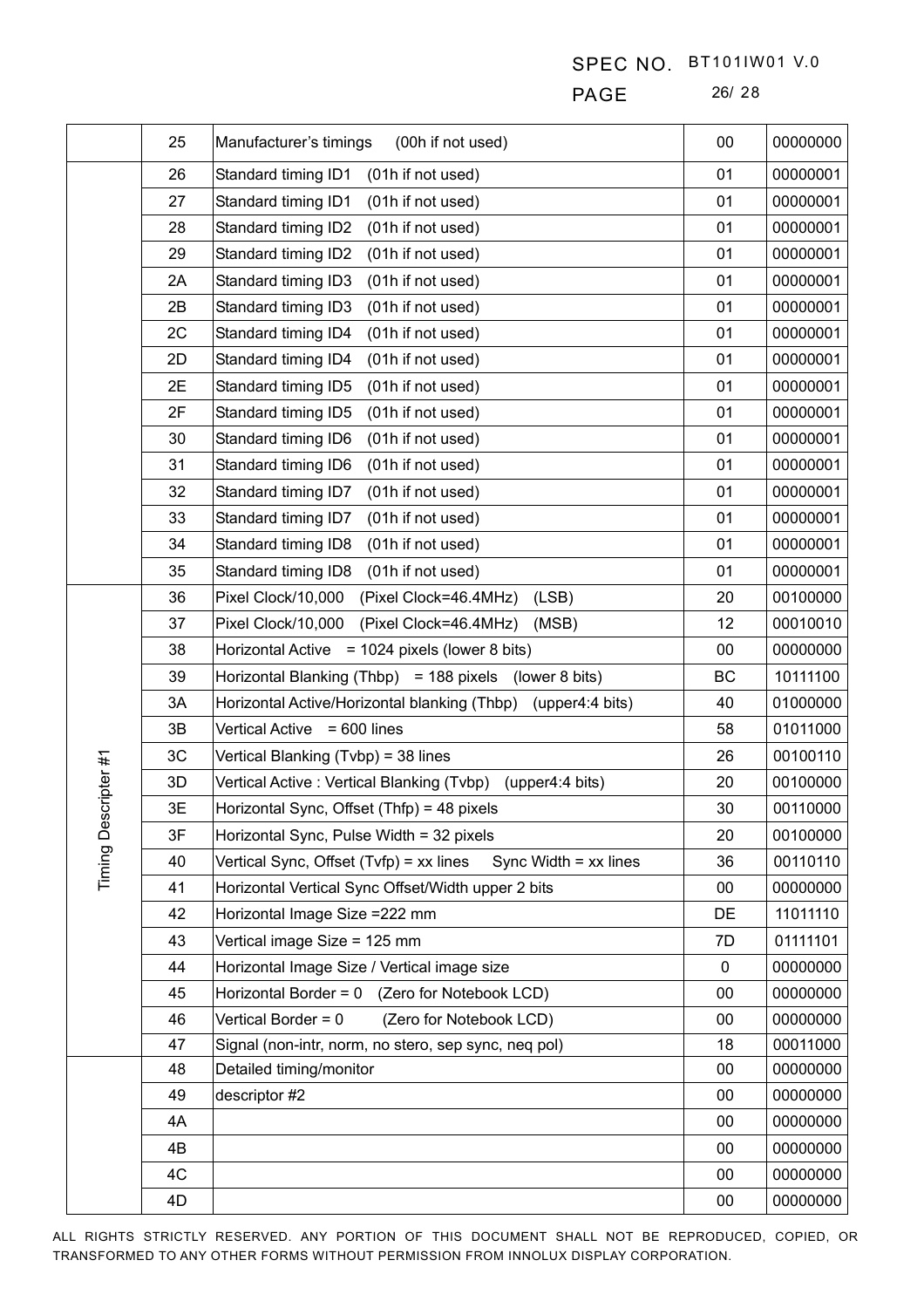PAGE 27/ 28

|                                                   | 4E       |                                            | 00        | 00000000             |
|---------------------------------------------------|----------|--------------------------------------------|-----------|----------------------|
|                                                   | 4F       |                                            | 00        | 00000000             |
|                                                   | 50       |                                            | 00        | 00000000             |
|                                                   | 51       |                                            | 00        | 00000000             |
|                                                   | 52       |                                            | 00        | 00000000             |
|                                                   | 53       |                                            | 00        | 00000000             |
|                                                   | 54       |                                            | 00        | 00000000             |
|                                                   | 55       |                                            | 00        | 00000000             |
|                                                   | 56       |                                            | 00        | 00000000             |
|                                                   | 57       |                                            | 00        | 00000000             |
|                                                   | 58       |                                            | 00        | 00000000             |
|                                                   | 59       |                                            | 00        | 00000000             |
|                                                   | 5A       | Detailed timing/monitor                    | 00        | 00000000             |
|                                                   | 5B       | descriptor #3                              | 00        | 00000000             |
|                                                   | 5C       | Flag                                       | 00        | 00000000             |
|                                                   | 5D       | Dummy Descriptor                           | <b>FE</b> | 11111110             |
|                                                   | 5E       | Flag                                       | 00        | 00000000             |
|                                                   | 5F       | P/N 1 <sup>st</sup> Character "I"          | 49        | 01001001             |
|                                                   | 60       | P/N 2 <sup>nd</sup> Character "N"          | 4E        | 01001110             |
|                                                   | 61       | P/N 3 <sup>rd</sup> Character "L"          | 4C        | 01001100             |
|                                                   | 62       |                                            | 20        | 00100000             |
| Timing Descripter #3<br>Dell specific information | 63       |                                            | 20        | 00100000             |
|                                                   | 64       |                                            | 20        | 00100000             |
|                                                   | 65       |                                            | 20        | 00100000             |
|                                                   | 66       |                                            | 20        | 00100000             |
|                                                   | 67       |                                            | 20        | 00100000             |
|                                                   | 68       |                                            | 20        | 00100000             |
|                                                   | 69       |                                            | 20        | 00100000             |
|                                                   | 6A       |                                            | 20        | 00100000             |
|                                                   | 6B       |                                            | 20        | 00100000             |
|                                                   | 6C       | Detailed timing/monitor                    | 00        | 00000000             |
|                                                   | 6D       | descriptor #4                              | 00        | 00000000             |
|                                                   | 6E       | Flag                                       | 00        | 00000000             |
|                                                   | 6F       | Data Type Tag:                             | 00        | 00000000             |
|                                                   | 70       | Flag                                       | 00        | 00000000             |
|                                                   | 71       | Manufacture P/N "B"                        | 42        | 01000010             |
|                                                   | 72       | Manufacture P/N "T"                        | 54        | 01010100             |
|                                                   | 73       | Manufacture P/N "1"                        | 31        | 00110001             |
|                                                   | 74<br>75 | Manufacture P/N "0"<br>Manufacture P/N "1" | 30<br>31  | 00110000<br>00110001 |
|                                                   | 76       | Manufacture P/N "I"                        | 49        | 01001001             |
|                                                   | 77       | Manufacture P/N "W"                        | 57        |                      |
|                                                   |          |                                            |           | 01010111             |